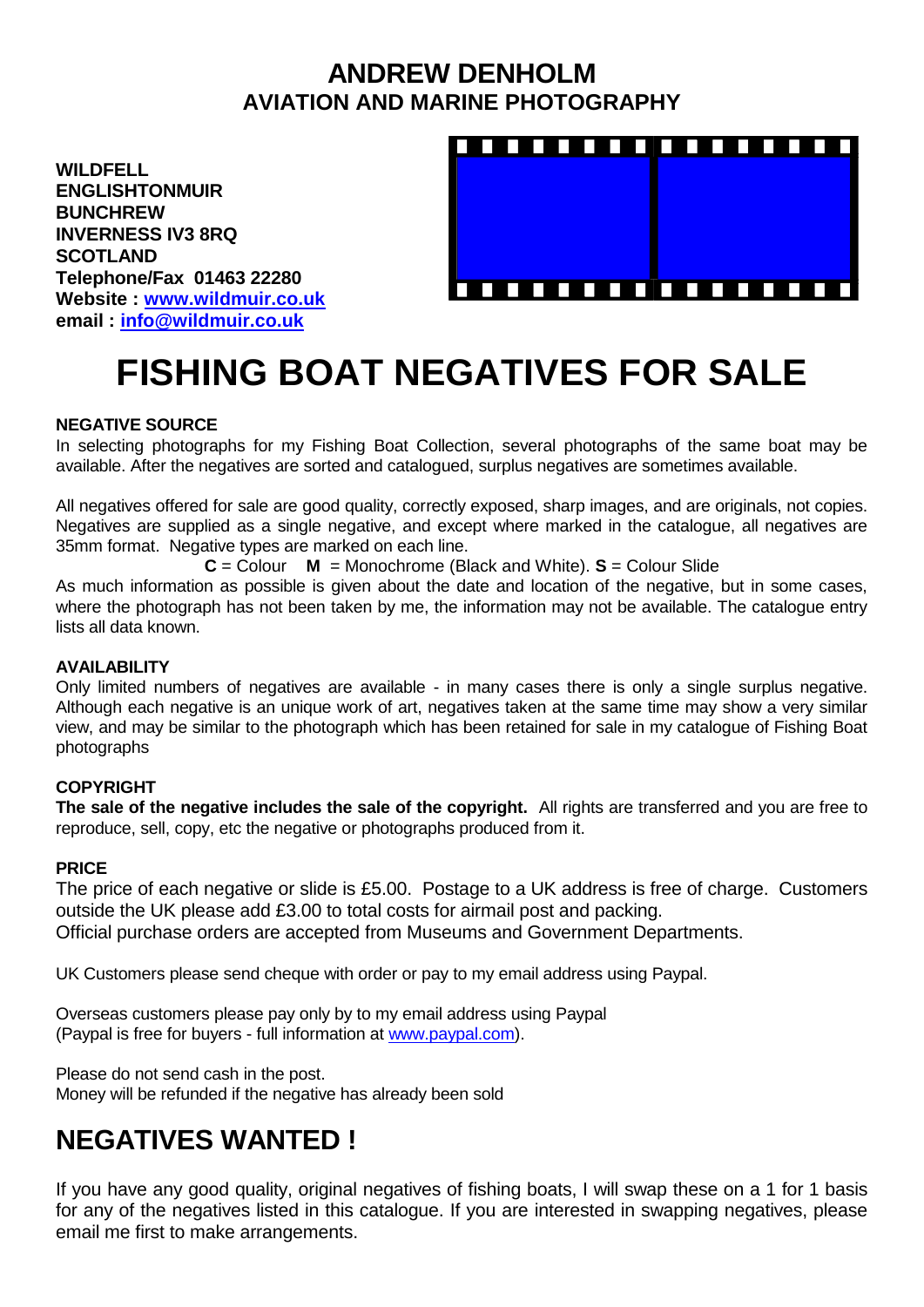All items in this list are photo NEGATIVES, but for clarity samples are shown here as a positive image. All negatives are good quality – any fringing showing in sky or background on sample images is due to low resolution scanning and conversion to PDF and does not appear on the negative

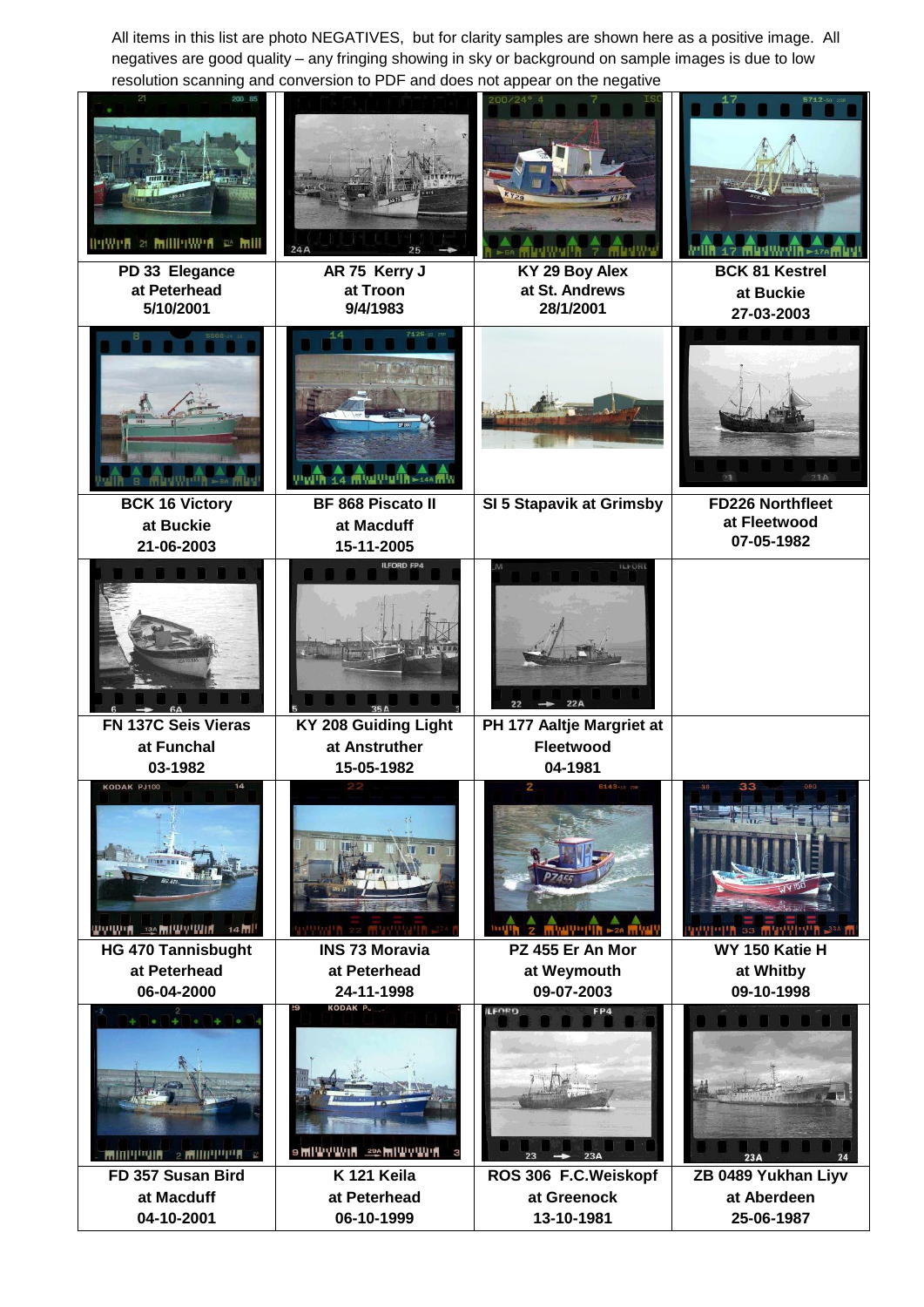|                                                                                                            | NEG   PORT LETTER |                       | <b>YEAR</b>  |             |                     |                 | <b>LOCATION OF</b> | <b>DATE</b> | <b>PORT OF</b>    |
|------------------------------------------------------------------------------------------------------------|-------------------|-----------------------|--------------|-------------|---------------------|-----------------|--------------------|-------------|-------------------|
|                                                                                                            | TYPE  & NUMBER    | <b>NAME</b>           | <b>BUILD</b> | <b>TONS</b> | <b>TYPE</b>         | <b>POSITION</b> | <b>PHOTOGRAPH</b>  | PHOTO       | <b>REGISTRY</b>   |
|                                                                                                            |                   |                       |              |             |                     |                 |                    |             |                   |
|                                                                                                            |                   |                       |              |             |                     |                 |                    |             |                   |
| C                                                                                                          | A 73              | AURORA                |              |             | POTTER              | <b>BERTHED</b>  | ARBROATH           | 15/03/2003  | ABERDEEN          |
| $\mathsf{C}$                                                                                               | A 77              | <b>FRANCHISE II</b>   | 1989         | 6           | POTTER              | <b>BERTHED</b>  | <b>BODDAM</b>      | 24/08/2002  | ABERDEEN          |
| M                                                                                                          | A 279             | WANDERER              | 1967         | 17          | SEINE NETTER        | <b>BERTHED</b>  | <b>TROON</b>       | 23/03/1982  | ABERDEEN          |
| $\mathsf{C}$                                                                                               | A 865             | <b>HARVESTER</b>      | 1973         | 15          | TRAWLER             | <b>BERTHED</b>  | ARBROATH           | 15/03/2003  | ABERDEEN          |
| $\mathsf{C}$                                                                                               | A 877             | SIREADH               |              |             | <b>POTTER</b>       | <b>BERTHED</b>  | ABERDEEN           | 27/06/2000  | ABERDEEN          |
| $\overline{\mathsf{c}}$                                                                                    | A 913             | DALWHINNIE            |              |             | <b>POTTER</b>       | <b>BERTHED</b>  | STONEHAVEN         | 08/05/2003  | ABERDEEN          |
|                                                                                                            |                   |                       |              |             |                     |                 |                    |             |                   |
| M                                                                                                          | AB 141            |                       |              |             | POTTER              | <b>BERTHED</b>  | CRAIL              | 12/07/1987  | ABERYSTWYTH       |
|                                                                                                            |                   |                       |              |             |                     |                 |                    |             |                   |
| M                                                                                                          | AA 21             | LAURA M               |              | 17          | SEINE NETTER        | <b>BERTHED</b>  | KINCARDINE         | 05/10/1985  | <b>ALLOA</b>      |
| M                                                                                                          | AA 55             | LADY MARGARET         | 1938         | 19          | SEINE NETTER        | <b>BERTHED</b>  | KINCARDINE         | 14/05/1982  | <b>ALLOA</b>      |
|                                                                                                            |                   |                       |              |             |                     |                 |                    |             |                   |
|                                                                                                            | AH 33             | GIRL KATHERINE II     | 1984         | 14          | ANGLING             | <b>BERTHED</b>  | ARBROATH           | 02/06/1994  | ARBROATH          |
| $\frac{1}{2}$                                                                                              | AH 50             | MARIGOLD              |              |             | SEINE NETTER        | <b>BERTHED</b>  | <b>UNKNOWN</b>     | / /19       | ARBROATH          |
| M                                                                                                          | AH 72             | <b>FLORESCO</b>       | 1959         | 26          | SEINE NETTER        | <b>BERTHED</b>  | ANSTRUTHER         | 23/10/1982  | ARBROATH          |
| $\mathsf{C}$                                                                                               | AH 77             | STAR AWARD            | 1980         | 24          | TRAWLER             | <b>BERTHED</b>  | ARBROATH           | 02/06/1995  | ARBROATH          |
| $\overline{\mathsf{c}}$                                                                                    | AH 185            | grouse II             |              |             | <b>POTTER</b>       | <b>BERTHED</b>  | ST. MONANS         | 25/07/2001  | ARBROATH          |
|                                                                                                            |                   |                       |              |             |                     |                 |                    |             |                   |
| M                                                                                                          |                   |                       |              |             |                     |                 |                    |             |                   |
|                                                                                                            | AR 75             | <b>KERRY J</b>        | 1960         | 47          | SCALLOPER           | <b>BERTHED</b>  | <b>TROON</b>       | 09/04/1983  | AYR               |
|                                                                                                            |                   |                       |              |             |                     |                 |                    |             |                   |
| C                                                                                                          | <b>BA 17</b>      | ASKARI                | 1994         | 16          | SCALLOPER           | <b>BERTHED</b>  | FRASERBURGH        | 22/09/1995  | <b>BALLANTRAE</b> |
| M                                                                                                          | BA 33             | <b>HERO</b>           |              |             | POTTER              | <b>BERTHED</b>  | <b>TROON</b>       | 24/01/1981  | BALLANTRAE        |
| M                                                                                                          | <b>BA 75</b>      | <b>GLEANER</b>        |              | 25          | SEINE NETTER        | <b>BERTHED</b>  | <b>TROON</b>       | 14/03/1981  | BALLANTRAE        |
| C                                                                                                          | <b>BA 77</b>      | <b>GOLDEN DAWN</b>    |              | 8           | POTTER              | ON ROCKS        | <b>PORTPATRICK</b> | 05/01/1994  | BALLANTRAE        |
| M                                                                                                          | <b>BA 120</b>     | HARMONY               | 1961         | 23          | SEINE NETTER        | <b>BERTHED</b>  | <b>TROON</b>       | 03/01/1983  | BALLANTRAE        |
| M                                                                                                          | <b>BA 142</b>     | RAMBLING ROSE         | 1979         | 25          | SEINE NETTER        | <b>BERTHED</b>  | <b>TROON</b>       | 24/07/1982  | BALLANTRAE        |
| $\mathsf{C}$                                                                                               | <b>BA 168</b>     | ARRAN LASS            | 1968         | 25          | SEINE NETTER        | <b>BERTHED</b>  | <b>TROON</b>       | 01/11/1986  | BALLANTRAE        |
| M                                                                                                          | <b>BA 172</b>     | SAFFRON               | 1973         | 43          | SEINE NETTER        | <b>BERTHED</b>  | <b>TROON</b>       | 07/08/1982  | BALLANTRAE        |
| M                                                                                                          | <b>BA 188</b>     | PATHFINDER            | 1973         | 108         | SEINE NETTER        | <b>BERTHED</b>  | <b>TROON</b>       | 03/01/1982  | BALLANTRAE        |
| M                                                                                                          | <b>BA 210</b>     | <b>BOY PETER IV</b>   | 1967         | 48          | SEINE NETTER        | <b>BERTHED</b>  | <b>TROON</b>       | 05/08/1982  | <b>BALLANTRAE</b> |
| M                                                                                                          | <b>BA 211</b>     | MARIE                 | 1963         | 33          | SEINE NETTER        | <b>BERTHED</b>  | <b>TROON</b>       | 09/10/1982  | BALLANTRAE        |
|                                                                                                            |                   |                       |              |             |                     |                 |                    |             |                   |
| $\frac{1}{2}$                                                                                              | <b>BA 217</b>     | MARI-DOR              | 1970         | 18          | SEINE NETTER        | <b>BERTHED</b>  | <b>TROON</b>       | 04/04/1981  | BALLANTRAE        |
|                                                                                                            | <b>BA 227</b>     | <b>NORTHERN STAR</b>  |              |             | POTTER              | <b>BERTHED</b>  | ARBROATH           | 26/07/2001  | <b>BALLANTRAE</b> |
| ${\sf M}$                                                                                                  | <b>BA 257</b>     | MAYFLOWER             | 1958         | 24          | SEINE NETTER        | <b>BERTHED</b>  | <b>TROON</b>       | 03/05/1980  | <b>BALLANTRAE</b> |
| $\mathsf{M}% _{T}=\mathsf{M}_{T}\!\left( a,b\right) ,\ \mathsf{M}_{T}=\mathsf{M}_{T}\!\left( a,b\right) ,$ | <b>BA 257</b>     | MAYFLOWER             | 1958         | 24          | SEINE NETTER        | <b>BERTHED</b>  | <b>TROON</b>       | 24/01/1981  | <b>BALLANTRAE</b> |
| $\mathsf{M}% _{1}\left( \mathsf{M}\right) ^{T}$                                                            | <b>BA 267</b>     | BRITANNIA             | 1964         | 35          | SEINE NETTER        | <b>BERTHED</b>  | <b>TROON</b>       | 10/05/1980  | BALLANTRAE        |
|                                                                                                            | <b>BA 338</b>     | <b>FREDWOOD</b>       |              |             | SCALLOPER           | <b>BERTHED</b>  | PETERHEAD          | 09/04/2004  | <b>BALLANTRAE</b> |
| $\frac{1}{2}$ o $\frac{1}{2}$                                                                              | <b>BA 359</b>     | ST. APOLLO            | 1979         | 34          | SCALLOPER           | <b>BERTHED</b>  | ULLAPOOL           | 19/09/2001  | <b>BALLANTRAE</b> |
|                                                                                                            | <b>BA 373</b>     | ZOYA                  |              |             | POTTER              | <b>BERTHED</b>  | <b>TROON</b>       | 04/08/1984  | <b>BALLANTRAE</b> |
|                                                                                                            | BA 379            | AQUILA                | 1988         | 29          | SCALLOPER           | <b>BERTHED</b>  | <b>BUCKIE</b>      | / /19       | BALLANTRAE        |
|                                                                                                            | <b>BA 831</b>     | SOLWAY PROVIDER       | 1995         | 15          | SCALLOPER           | <b>BERTHED</b>  | ANSTRUTHER         | 24/08/2002  | BALLANTRAE        |
| $\frac{1}{2}$                                                                                              | <b>BA 841</b>     | <b>EVENING STAR</b>   | 1991         | GT 160      | SCALLOPER           | <b>BERTHED</b>  | PETERHEAD          | 20/06/2005  | <b>BALLANTRAE</b> |
|                                                                                                            |                   |                       |              |             |                     |                 |                    |             |                   |
|                                                                                                            | BF 4              | <b>KEMARVIN</b>       | 1975         | 24          | TRAWLER             | <b>BERTHED</b>  | <b>MACDUFF</b>     | 29/12/1994  | <b>BANFF</b>      |
|                                                                                                            | BF 14(ex          | PROSPECTION           | 1954         | 20          | TRAWLER             | <b>BERTHED</b>  | NEWBURGH           | 20/06/2003  | <b>BANFF</b>      |
| $\frac{1}{2}$                                                                                              | <b>BF 19</b>      | AMETHYST II           | 2000         |             | TRAWLER             | <b>BERTHED</b>  | <b>MACDUFF</b>     | 06/04/2000  | <b>BANFF</b>      |
|                                                                                                            |                   |                       |              |             |                     |                 |                    |             |                   |
| $\mathsf{C}$                                                                                               | BF 19             | AMETHYST II           | 2000         | GT 195      | <b>TRAWLER</b>      | <b>BERTHED</b>  | FRASERBURGH        | 25/05/2001  | <b>BANFF</b>      |
| $\mathsf{C}$                                                                                               | BF 32             | CRYSTAL RIVER         | 1994         | 89          | TRAWLER             | <b>BERTHED</b>  | <b>BUCKIE</b>      | / /19       | <b>BANFF</b>      |
| $\mathsf{C}$                                                                                               | BF 33             | CAVINA                | 1975         | 24          | SEINE NETTER        | <b>BERTHED</b>  | WHITEHILLS         | / /19       | <b>BANFF</b>      |
| $\overline{c}$                                                                                             | BF 33             | CAVINA                | 1975         | 24          | SEINE NETTER        | <b>BERTHED</b>  | WHITEHILLS         | 29/12/1994  | <b>BANFF</b>      |
| $\overline{c}$                                                                                             | BF 46             | ALBA                  | 1986         | 50          | <b>SEINE NETTER</b> | <b>BERTHED</b>  | PETERHEAD          | / /19       | <b>BANFF</b>      |
| C                                                                                                          | BF 47             | CONCORDE              | 2000         | GT 202      | TRAWLER             | <b>BERTHED</b>  | PETERHEAD          | 20/08/2001  | <b>BANFF</b>      |
| $\overline{c}$                                                                                             | <b>BF 58</b>      | CONVALLARIA V         | 1974         | 230         | <b>SEINE NETTER</b> | <b>BERTHED</b>  | <b>BUCKIE</b>      | / /19       | <b>BANFF</b>      |
| $\overline{c}$                                                                                             | <b>BF 58</b>      | CONVALLARIA V         | 1974         | 230         | SEINE NETTER        | <b>BERTHED</b>  | <b>BUCKIE</b>      | 01/06/1995  | <b>BANFF</b>      |
| $\overline{c}$                                                                                             | BF 61             | SHEMARIAH             | 1986         | 69          | TRAWLER             | <b>BERTHED</b>  | PETERHEAD          | 10/10/2001  | <b>BANFF</b>      |
| 0 0                                                                                                        | BF 61             | LORANTHUS             |              |             | TRAWLER             | <b>BERTHED</b>  | <b>BUCKIE</b>      | 23/08/2004  | <b>BANFF</b>      |
|                                                                                                            | BF 64             | JUST REWARD           | 1998         | 341         | <b>TRAWLER</b>      | <b>BERTHED</b>  | <b>MACDUFF</b>     | 27/12/1999  | <b>BANFF</b>      |
|                                                                                                            | BF 64             | JUST REWARD           |              |             | TRAWLER             | <b>BERTHED</b>  | <b>MACDUFF</b>     | 10/10/2001  | <b>BANFF</b>      |
|                                                                                                            | <b>BF 77</b>      | <b>OCEAN QUEST</b>    |              |             | TRAWLER             | <b>BERTHED</b>  | FRASERBURGH        | 05/09/2003  | <b>BANFF</b>      |
| $\frac{1}{2}$                                                                                              | <b>BF 80</b>      | RELIANCE              | 1988         | 48          | TRAWLER             | <b>BERTHED</b>  | <b>MACDUFF</b>     | 03/10/2002  | <b>BANFF</b>      |
|                                                                                                            | BF 87             | <b>HEATHERY BRAE</b>  | 1980         | 23          | SEINE NETTER        | <b>BERTHED</b>  | <b>BUCKIE</b>      | / /19       | <b>BANFF</b>      |
|                                                                                                            | <b>BF 89</b>      | AQUARIUS              | 1994         | 89          | TRAWLER             | <b>BERTHED</b>  | <b>MACDUFF</b>     | 14/10/2000  | <b>BANFF</b>      |
|                                                                                                            |                   |                       |              |             |                     |                 |                    |             |                   |
| $rac{c}{c}$                                                                                                | BF 91             | VEGA                  | 2001         |             | TRAWLER             | <b>BERTHED</b>  | <b>BUCKIE</b>      | 10/08/2001  | <b>BANFF</b>      |
|                                                                                                            | BF 102            | DESTINY               | 1986         | 52          | SEINE NETTER        | <b>BERTHED</b>  | WHITEHILLS         | / /19       | <b>BANFF</b>      |
| $\frac{1}{2}$                                                                                              | BF 103            | ASHLON                |              |             | TRAWLER             | <b>BERTHED</b>  | FRASERBURGH        | 20/08/2006  | <b>BANFF</b>      |
|                                                                                                            | <b>BF 106</b>     | ELEGANT II            | 1971         | 49          | TRAWLER             | <b>BERTHED</b>  | <b>BUCKIE</b>      | / /19       | <b>BANFF</b>      |
|                                                                                                            | <b>BF 106</b>     | ZENITH                | 1986         | 192         | TRAWLER             | <b>BERTHED</b>  | PETERHEAD          | 01/09/2001  | <b>BANFF</b>      |
|                                                                                                            | <b>BF 109</b>     | <b>CELESTIAL DAWN</b> | 2000         |             | TRAWLER             | <b>BERTHED</b>  | <b>MACDUFF</b>     | 11/08/2000  | <b>BANFF</b>      |
| $\frac{1}{2}$                                                                                              | <b>BF 155</b>     | PLEIDES               |              |             | TRAWLER             | <b>BERTHED</b>  | FRASERBURGH        | 01/09/2001  | <b>BANFF</b>      |
|                                                                                                            | <b>BF 156</b>     | <b>BUDDING ROSE</b>   | 1972         | 25          | SEINE NETTER        | <b>BERTHED</b>  | WHITEHILLS         | / /19       | <b>BANFF</b>      |
| M                                                                                                          | BF 182            | ATLAS                 | 1973         | 25          | SEINE NETTER        | <b>BERTHED</b>  | ARBROATH           | 04/07/1986  | <b>BANFF</b>      |
| $\overline{c}$                                                                                             | BF 182            | ATLAS                 | 1994         | 77          | TRAWLER             | <b>BERTHED</b>  | SCRABSTER          | 26/07/1995  | <b>BANFF</b>      |
|                                                                                                            | BF 187            | FAITHFUL              | 2003         |             | TRAWLER             | <b>BERTHED</b>  | MACDUFF            | 15/03/2003  | <b>BANFF</b>      |
| $\sim$                                                                                                     | <b>BF 205</b>     | SEARCHER              |              |             | TRAWLER             | <b>BERTHED</b>  | FRASERBURGH        | 05/09/2003  | <b>BANFF</b>      |
|                                                                                                            | <b>BF 209</b>     | CRYSTAL WATERS        |              |             | TRAWLER             | <b>BERTHED</b>  | PETERHEAD          | 09/04/2004  | <b>BANFF</b>      |
| $\cup$ $\cup$                                                                                              | <b>BF 218</b>     | CRYSTAL SEA           | 1975         | 48          | TRAWLER             |                 | FRASERBURGH        |             | <b>BANFF</b>      |
|                                                                                                            |                   |                       |              |             |                     | <b>BERTHED</b>  |                    | 17/09/1998  |                   |
| $\mathsf{C}$                                                                                               | <b>BF 218</b>     | CRYSTAL SEA           | 1975         |             | TRAWLER             | <b>BERTHED</b>  | FRASERBURGH        | 21/06/2003  | <b>BANFF</b>      |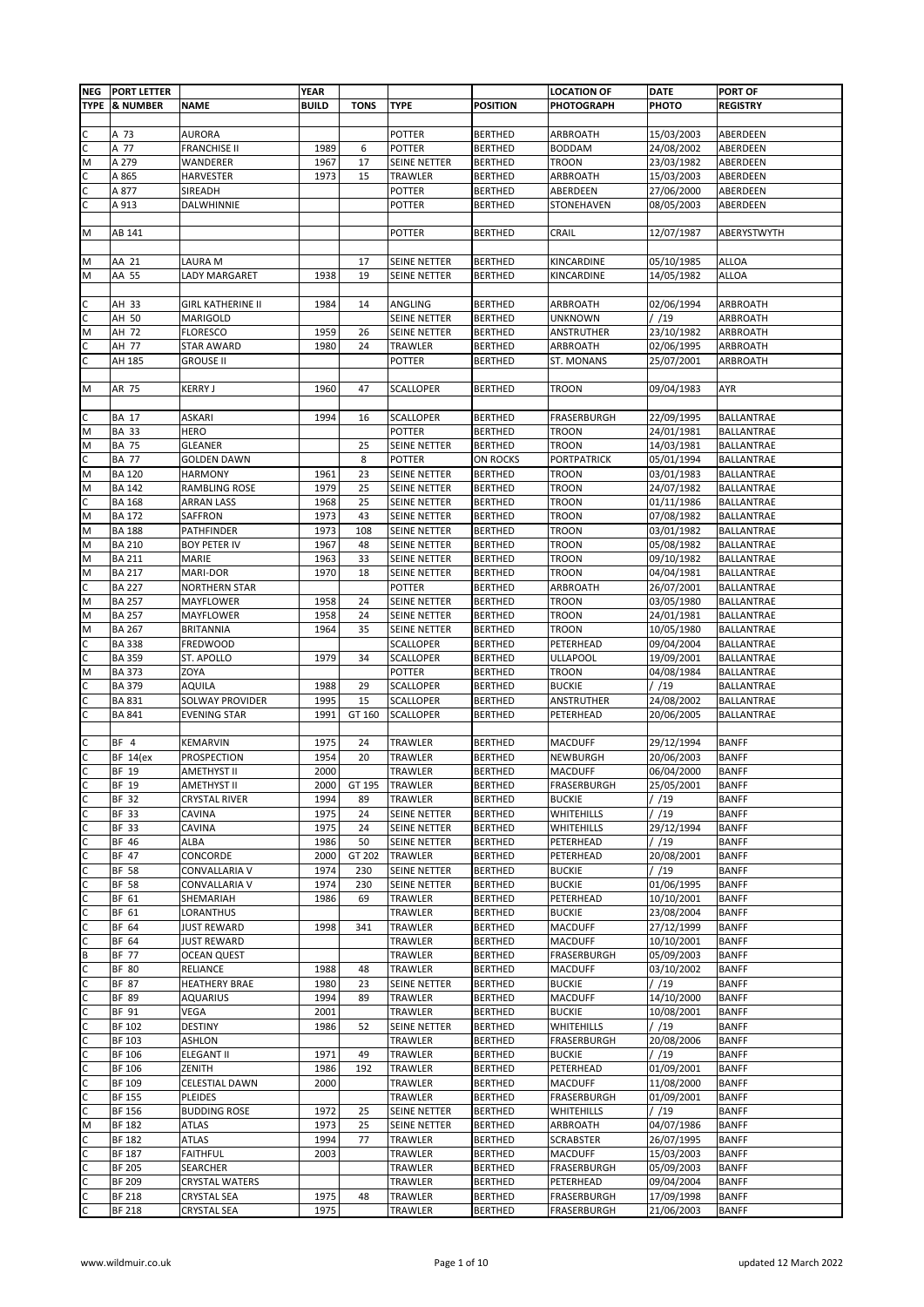| <b>NEG</b> | <b>PORT LETTER</b> |                           | <b>YEAR</b>  |             |                        |                   | <b>LOCATION OF</b> | <b>DATE</b> | <b>PORT OF</b>    |
|------------|--------------------|---------------------------|--------------|-------------|------------------------|-------------------|--------------------|-------------|-------------------|
|            | TYPE  & NUMBER     | <b>NAME</b>               | <b>BUILD</b> | <b>TONS</b> | <b>TYPE</b>            | <b>POSITION</b>   | <b>PHOTOGRAPH</b>  | PHOTO       | <b>REGISTRY</b>   |
|            |                    |                           |              |             |                        |                   |                    |             |                   |
| C          | <b>BF 223</b>      | <b>ACHIEVE</b>            |              |             | TRAWLER                | <b>BERTHED</b>    | <b>MACDUFF</b>     | 25/09/2003  | <b>BANFF</b>      |
| C          | <b>BF 237</b>      | <b>COPIOUS</b>            | 1996         | GT 268      | TRAWLER                | <b>BERTHED</b>    | <b>BUCKIE</b>      | 21/12/2004  | <b>BANFF</b>      |
| C          | <b>BF 240</b>      | <b>FRUITFUL VINE</b>      | 1989         | 74          | TRAWLER                | <b>BERTHED</b>    |                    | / /19       | <b>BANFF</b>      |
| C          | <b>BF 240</b>      | <b>FRUITFUL VINE</b>      | 1989         |             | TRAWLER                | <b>BERTHED</b>    | FRASERBURGH        | 06/04/2000  | <b>BANFF</b>      |
|            |                    |                           |              | 74          |                        |                   |                    |             |                   |
| C          | BF 263             | VALONIA                   | 1975         | 26          | SEINE NETTER           | <b>BERTHED</b>    | <b>MACDUFF</b>     | / /19       | <b>BANFF</b>      |
| C          | <b>BF 273</b>      | <b>REGAL STAR</b>         | 1974         | 50          | SEINE NETTER           | <b>BERTHED</b>    |                    | / /19       | <b>BANFF</b>      |
| с          | <b>BF 274</b>      | <b>CO-WORKER</b>          | 1948         | 25          | <b>SEINE NETTER</b>    | <b>BERTHED</b>    | WHITEHILLS         | /19         | <b>BANFF</b>      |
| C          | BF 303             | SEALGAIR                  |              |             | <b>POTTER</b>          | <b>BERTHED</b>    | ULLAPOOL           | 19/09/2001  | <b>BANFF</b>      |
| Ć          | BF 303             |                           |              |             | <b>POTTER</b>          | ON LAND           | <b>MACDUFF</b>     | 25/09/2003  | <b>BANFF</b>      |
| C          | <b>BF 306</b>      | ARLANDA                   | 1976         | 22          | SEINE NETTER           | <b>BERTHED</b>    | <b>BUCKIE</b>      | /19         | <b>BANFF</b>      |
| C          | BF 317             | <b>GUIDE US</b>           | 1982         | 38          | TRAWLER                | <b>BERTHED</b>    | FRASERBURGH        | 05/10/1999  | <b>BANFF</b>      |
| C          | BF 324             | CHANCE                    |              |             | POTTER                 | <b>BERTHED</b>    | <b>MACDUFF</b>     | 15/11/2005  | <b>BANFF</b>      |
| С          | <b>BF 405</b>      | <b>EMMA JANE</b>          |              |             | SEINE NETTER           | <b>BERTHED</b>    | ARBROATH           | 02/06/1995  | <b>BANFF</b>      |
| M          | BF 415             | PREVAIL                   | 1953         | 48          | SEINE NETTER           | <b>BERTHED</b>    | FRASERBURGH        | 27/05/1988  | <b>BANFF</b>      |
| с          | BF 422             | PROVIDENCE II             | 2001         |             | TRAWLER                | <b>BERTHED</b>    | FRASERBURGH        | 01/09/2001  | <b>BANFF</b>      |
| C          | <b>BF 427</b>      | CANOPUS                   | 1954         | 47          | SEINE NETTER           | <b>BERTHED</b>    | <b>BUCKIE</b>      | / /19       | <b>BANFF</b>      |
| с          | BF 432             | ORION                     | 1975         | 48          | TRAWLER                | <b>BERTHED</b>    | FRASERBURGH        | 16/04/1999  | <b>BANFF</b>      |
| C          |                    |                           |              |             |                        |                   |                    |             |                   |
|            | BF 433             | ASSURANCE                 | 1988         | 53          | TRAWLER                | <b>BERTHED</b>    | FRASERBURGH        | 14/10/2000  | <b>BANFF</b>      |
| с          | BF 438             | <b>INCENTIVE</b>          | 1970         | 42          | SEINE NETTER           | <b>BERTHED</b>    | FRASERBURGH        | 05/06/1996  | <b>BANFF</b>      |
| С          | BF 444             | <b>GLEANER</b>            |              |             | TRAWLER                | <b>BERTHED</b>    | FRASERBURGH        | 08/09/1999  | <b>BANFF</b>      |
| С          | <b>BF 450</b>      | VERTRAUEN                 | 1982         | 196         | TRAWLER                | <b>BERTHED</b>    | FRASERBURGH        | 01/02/1999  | <b>BANFF</b>      |
| C          | <b>BF 500</b>      | <b>OSPREY III</b>         |              |             | TRAWLER                | <b>BERTHED</b>    | MACDUFF            | 10/08/2001  | <b>BANFF</b>      |
| С          | <b>BF 500</b>      | <b>OSPREY III</b>         |              |             | TRAWLER                | <b>BERTHED</b>    | <b>MACDUFF</b>     | 15/03/2003  | <b>BANFF</b>      |
| C          | <b>BF 524</b>      | ATTAIN                    | 1971         | 48          | SEINE NETTER           | <b>BERTHED</b>    | FRASERBURGH        | 31/05/1994  | <b>BANFF</b>      |
| С          | BF 533             | ARCANA                    | 1976         | 50          | <b>TRAWLER</b>         | <b>ON SLIPWAY</b> | MACDUFF            | 10/10/2001  | <b>BANFF</b>      |
| с          | <b>BF 551</b>      | NARELLE ELAINE            | 1971         | 53          | TRAWLER                | <b>BERTHED</b>    | <b>SCRABSTER</b>   | 21/07/1995  | <b>BANFF</b>      |
| C          | <b>BF 571</b>      | <b>POLARIS</b>            | 1969         | 73          | TRAWLER                | <b>BERTHED</b>    | MACDUFF            | 27/06/2000  | <b>BANFF</b>      |
| C          | <b>BF 794</b>      | SHAULORA                  |              |             | TRAWLER                | <b>BERTHED</b>    | FRASERBURGH        | 11/08/2006  | <b>BANFF</b>      |
| C          | <b>BF 804</b>      | DENARIUS                  |              |             | TRAWLER                | <b>ON SLIPWAY</b> | <b>MACDUFF</b>     | 20/08/2006  | <b>BANFF</b>      |
|            |                    |                           |              |             |                        |                   |                    |             |                   |
| с          | BF 812             | AURORA II                 |              |             | TRAWLER                | <b>BERTHED</b>    | <b>MACDUFF</b>     | 22/01/2004  | <b>BANFF</b>      |
| C          | <b>BF 826</b>      | KIMARA                    |              |             | POTTER                 | <b>BERTHED</b>    | <b>CULLEN</b>      | 11/08/2000  | <b>BANFF</b>      |
| Ć          | <b>BF 849</b>      | IONA                      |              |             | <b>POTTER</b>          | <b>BERTHED</b>    | <b>BUCKIE</b>      | 23/08/2004  | <b>BANFF</b>      |
| C          | <b>BF 868</b>      | PISCATIO II               |              |             | <b>POTTER</b>          | <b>BERTHED</b>    | <b>MACDUFF</b>     | 15/11/2005  | <b>BANFF</b>      |
|            |                    |                           |              |             |                        |                   |                    |             |                   |
| M          | <b>BS 22</b>       | SNOWDONIA                 | 1969         | 25          | SEINE NETTER           | BERTHED           | <b>TROON</b>       | 10/05/1980  | <b>BEAUMARIS</b>  |
|            |                    |                           |              |             |                        |                   |                    |             |                   |
| С          | <b>B240</b>        | WISTARIA II               | 1979         | 144         | TRAWLER                | ON SLIPWAY        | <b>MACDUFF</b>     | 06/04/2000  | <b>BELFAST</b>    |
| М          | <b>B276</b>        | <b>BRAMLEWICK</b>         | 1978         | 8           | TRAWLER                | <b>BERTHED</b>    | PITTENWEEM         | 24/04/1988  | <b>BELFAST</b>    |
| C          | B 353              | CATRIONA M                |              |             | TRAWLER                | <b>BERTHED</b>    | <b>BURGHEAD</b>    | 27/03/2003  | <b>BELFAST</b>    |
| М          | B 362              | PHENNICK THRIFT           | 1982         |             | TRAWLER                | <b>BERTHED</b>    | ST. MONANS         | 23/10/1982  | <b>BELFAST</b>    |
|            |                    |                           |              |             |                        |                   |                    |             |                   |
|            |                    | SOLIDARITY                |              |             | TRAWLER                | <b>BERTHED</b>    | APPLEDORE          |             | <b>BIDEFORD</b>   |
| С          | BD 141             | <b>OCEAN LADY</b>         |              |             |                        |                   | <b>INVERNESS</b>   | 15/04/2002  |                   |
| с          | <b>BD 222</b>      |                           |              |             | TRAWLER                | <b>BERTHED</b>    |                    | 24/05/2004  | <b>BIDEFORD</b>   |
| с          | <b>BD 251</b>      | WESTENDER                 |              |             | POTTER                 | <b>BERTHED</b>    | BARNSTAPLE         | 30/09/2003  | <b>BIDEFORD</b>   |
|            |                    |                           |              |             |                        |                   |                    |             |                   |
| С          | BX 760             | <b>GEESTMUNDE</b>         |              |             | TRAWLER                | <b>BERTHED</b>    | <b>GRIMSBY</b>     | /19         | BREMERHAVEN       |
| С          | BX 761             | <b>BURGERMEISTER SMID</b> |              |             | TRAWLER                | <b>BERTHED</b>    | <b>GRIMSBY</b>     | /19         | BREMERHAVEN       |
|            |                    |                           |              |             |                        |                   |                    |             |                   |
| С          | <b>BR 70</b>       | SARAH JANE                |              |             | POTTER                 | <b>BERTHED</b>    | PORLOCK WEIR       | 13/07/2004  | <b>BRIDGWATER</b> |
|            |                    |                           |              |             |                        |                   |                    |             |                   |
| C          | <b>BM 55</b>       | <b>KRYSTLE KAY</b>        |              |             | <b>POTTER</b>          | <b>BERTHED</b>    | BRIXHAM            | 11/07/2006  | <b>BRIXHAM</b>    |
| C          | <b>BM 176</b>      | EBONNIE                   |              |             | <b>GILL NETTER</b>     | <b>BERTHED</b>    | <b>BRIXHAM</b>     | 11/07/2006  | <b>BRIXHAM</b>    |
| C          | <b>BM 188</b>      | <b>LLOYD TYLER</b>        |              |             | <b>BEAM TRAWLER</b>    | <b>UNDERWAY</b>   | <b>BRIXHAM</b>     | 05/12/2001  | <b>BRIXHAM</b>    |
| C          | BM 361             | <b>BARENTZEE</b>          | 1984         | 220         | <b>BEAM TRAWLER</b>    | <b>BERTHED</b>    | <b>GRIMSBY</b>     | /19         | <b>BRIXHAM</b>    |
| с          | BM 481             | LOYAL FRIEND              | 1989         | 8           | TRAWLER                | <b>BERTHED</b>    | <b>BURGHEAD</b>    | 24/06/2003  | <b>BRIXHAM</b>    |
| C          | BM 490             | <b>FRANKP</b>             |              |             | <b>TRAWLER</b>         | <b>BERTHED</b>    | <b>BRIXHAM</b>     | 05/12/2001  | <b>BRIXHAM</b>    |
|            |                    |                           |              |             |                        |                   |                    |             |                   |
| С          | BM 491             |                           |              |             | POTTER                 | <b>BERTHED</b>    | BRIXHAM            | 05/12/2001  | <b>BRIXHAM</b>    |
| C          | BM 499             | <b>ATLANTIS II</b>        |              |             | POTTER                 | <b>BERTHED</b>    | PAIGNTON           | 02/06/2001  | BRIXHAM           |
|            |                    |                           |              |             |                        |                   |                    |             |                   |
| C          | <b>BRD 99</b>      | SWN-Y-MOR                 |              |             | TRAWLER                | <b>BERTHED</b>    | PITTENWEEM         | 28/06/2000  | <b>BROADFORD</b>  |
| С          | <b>BRD 127</b>     | <b>GLENRINNES</b>         | 1973         | 9           | POTTER                 | <b>BERTHED</b>    | JOHN O GROATS      | 20/07/1994  | <b>BROADFORD</b>  |
| C          | <b>BRD 621</b>     | MARIE BHAN III            |              |             | POTTER                 | <b>BERTHED</b>    | PORTREE SKYE       | 16/08/2000  | <b>BROADFORD</b>  |
|            |                    |                           |              |             |                        |                   |                    |             |                   |
| C          | <b>BRU 35</b>      | CORNELIA                  | 1995         |             | <b>POTTER</b>          | <b>BERTHED</b>    | <b>BRUINISSE</b>   | /05/1997    | <b>BRUINISSE</b>  |
| C          | <b>BRU 45</b>      | <b>JACOBA</b>             | 1908         |             | MUSSEL DREDGER BERTHED |                   | HARLINGEN          | /11/1996    | <b>BRUINISSE</b>  |
|            |                    |                           |              |             |                        |                   |                    |             |                   |
| С          | BCK 9              | <b>GOLDEN EAGLE</b>       | 1975         | 42          | <b>SCALLOPER</b>       | <b>UNDERWAY</b>   | <b>BUCKIE</b>      | 03/10/2002  | <b>BUCKIE</b>     |
| C          | BCK 9              | <b>GOLDEN EAGLE</b>       | 1975         | 42          | <b>SCALLOPER</b>       | <b>BERTHED</b>    | <b>BUCKIE</b>      | 22/01/2004  | <b>BUCKIE</b>     |
| С          | <b>BCK 16</b>      | <b>VICTORY</b>            | 1998         | GT 510      | TRAWLER                | <b>BERTHED</b>    | <b>BUCKIE</b>      | 21/06/2003  | <b>BUCKIE</b>     |
| С          | <b>BCK 17</b>      | MORAY ENDEAVOUR           | 1984         | 64          | TRAWLER                | <b>BERTHED</b>    | <b>BUCKIE</b>      | /19         | <b>BUCKIE</b>     |
|            |                    |                           |              |             |                        |                   |                    |             |                   |
| С          | BCK 18             | <b>NORDIC PRINCE</b>      | 1975         | GT 285      | LINE FISHER            | <b>BERTHED</b>    | <b>BUCKIE</b>      | 10/10/2001  | <b>BUCKIE</b>     |
| C          | <b>BCK 19</b>      | LEANDA                    | 1944         | 48          | TRAWLER                | <b>BERTHED</b>    | <b>GRIMBSY</b>     | /19         | <b>BUCKIE</b>     |
| C          | <b>BCK 19</b>      | <b>GENESIS</b>            | 1977         |             | LONGLINER              | <b>BERTHED</b>    | <b>BUCKIE</b>      | 21/12/2004  | <b>BUCKIE</b>     |
| М          | <b>BCK 23</b>      | <b>OLIVE ANN</b>          | 1976         | 49          | SEINE NETTER           | <b>BERTHED</b>    | PETERHEAD          | 05/07/1986  | <b>BUCKIE</b>     |
| C          | <b>BCK 36</b>      | ADELE                     |              |             | TRAWLER                | <b>BERTHED</b>    | <b>BUCKIE</b>      | 02/06/2004  | <b>BUCKIE</b>     |
| C          | <b>BCK 39</b>      | <b>INTEGRITY</b>          | 1958         | 42          | SEINE NETTER           | <b>BERTHED</b>    | <b>BUCKIE</b>      | / /19       | <b>BUCKIE</b>     |
| C          | <b>BCK 40</b>      | <b>GOLD CREST</b>         | 1980         |             | <b>BEAM TRAWLER</b>    | <b>UNDERWAY</b>   | <b>LAUWERSOOG</b>  | 1990/1991   | <b>BUCKIE</b>     |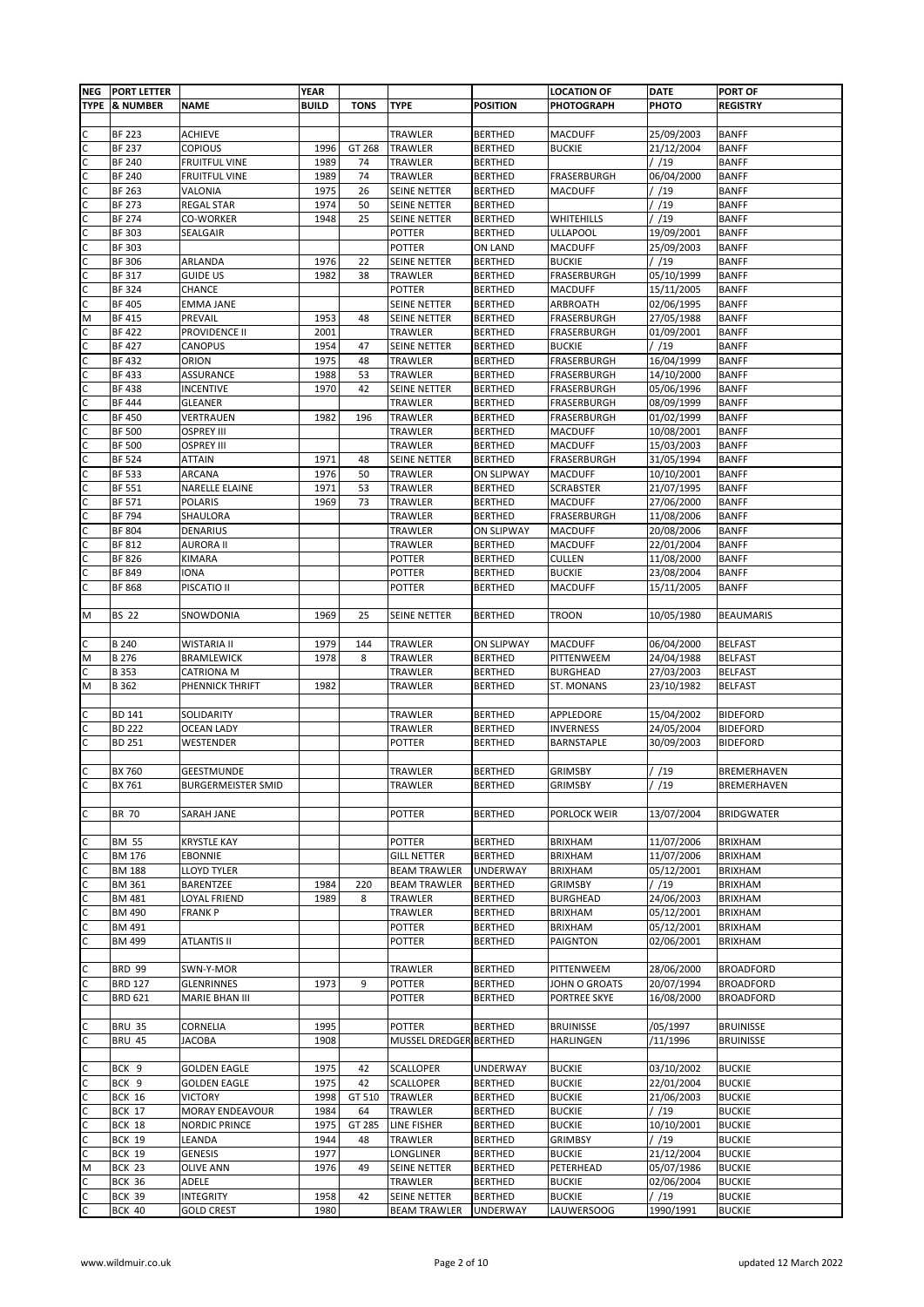| <b>NEG</b> | <b>PORT LETTER</b>               |                                      | <b>YEAR</b>  |             |                         |                                     | <b>LOCATION OF</b>                | <b>DATE</b>         | <b>PORT OF</b>                 |
|------------|----------------------------------|--------------------------------------|--------------|-------------|-------------------------|-------------------------------------|-----------------------------------|---------------------|--------------------------------|
|            | <b>TYPE &amp; NUMBER</b>         | <b>NAME</b>                          | <b>BUILD</b> | <b>TONS</b> | <b>TYPE</b>             | <b>POSITION</b>                     | <b>PHOTOGRAPH</b>                 | PHOTO               | <b>REGISTRY</b>                |
|            |                                  |                                      |              |             |                         |                                     |                                   |                     |                                |
| M          | <b>BCK 56</b>                    | DELIGHTFUL                           | 1975         | 50          | SEINE NETTER            | <b>BERTHED</b>                      | PETERHEAD                         | 05/07/1986          | <b>BUCKIE</b>                  |
| С<br>C     | <b>BCK 59</b>                    | HOPE                                 | 1986<br>1989 | 47          | TRAWLER<br>TRAWLER      | <b>BERTHED</b>                      | <b>BUCKIE</b>                     | / /19<br>/ /19      | <b>BUCKIE</b><br><b>BUCKIE</b> |
| C          | <b>BCK 60</b><br><b>BCK 66</b>   | <b>AURORA</b><br><b>OCEAN HUNTER</b> | 1972         | 151<br>59   | TRAWLER                 | <b>BERTHED</b><br><b>BERTHED</b>    | <b>BUCKIE</b><br><b>SCRABSTER</b> | 16/07/1995          | <b>BUCKIE</b>                  |
| C          | <b>BCK 69</b>                    | QUEST                                | 1963         | 25          | SEINE NETTER            | <b>BERTHED</b>                      | <b>BUCKIE</b>                     | / /19               | <b>BUCKIE</b>                  |
| С          | <b>BCK 73</b>                    | RIVAL                                | 1974         | 50          | SEINE NETTER            | <b>BERTHED</b>                      | <b>BUCKIE</b>                     | /19                 | <b>BUCKIE</b>                  |
| с          | <b>BCK 73</b>                    | RIVAL                                | 1974         | 50          | TRAWLER                 | <b>BERTHED</b>                      | <b>BUCKIE</b>                     | 17/09/1998          | <b>BUCKIE</b>                  |
| C          | <b>BCK 73</b>                    | RIVAL                                |              |             | TRAWLER                 | <b>BERTHED</b>                      | FRASERBURGH                       | 11/08/2006          | <b>BUCKIE</b>                  |
| C          | <b>BCK 77</b>                    | KILRAVOCK                            | 1948         | 50          | SEINE NETTER            | <b>BERTHED</b>                      | <b>BUCKIE</b>                     | / /19               | <b>BUCKIE</b>                  |
| C          | <b>BCK 77</b>                    | KERISTUM                             | 1963         | GT 53       | <b>POTTER</b>           | <b>BERTHED</b>                      | <b>BUCKIE</b>                     | 22/01/2004          | <b>BUCKIE</b>                  |
| C          | <b>BCK 81</b>                    | <b>KESTREL</b>                       | 1973         | 88          | <b>BEAM TRAWLER</b>     | <b>BERTHED</b>                      | <b>BUCKIE</b>                     | /19                 | <b>BUCKIE</b>                  |
| С          | <b>BCK 81</b>                    | KESTREL                              | 1973         | 88          | <b>SCALLOPER</b>        | <b>BERTHED</b>                      | <b>BUCKIE</b>                     | 27/03/2003          | <b>BUCKIE</b>                  |
| С          | <b>BCK 86</b>                    | <b>LYNN MARIE</b>                    | 1973         | 24          | TRAWLER                 | <b>BERTHED</b>                      | <b>BUCKIE</b>                     | / /19               | <b>BUCKIE</b>                  |
| C          | <b>BCK 91</b>                    | <b>PISCES</b>                        | 1973         | 24          | TRAWLER                 | <b>BERTHED</b>                      | <b>BUCKIE</b>                     | / /19               | <b>BUCKIE</b>                  |
| С<br>C     | <b>BCK 93</b>                    | <b>SURINA</b>                        | 1970<br>1969 | 74<br>49    | SEINE NETTER<br>TRAWLER | <b>BERTHED</b>                      | <b>BUCKIE</b><br><b>MACDUFF</b>   | / /19<br>25/07/1998 | <b>BUCKIE</b><br><b>BUCKIE</b> |
| с          | <b>BCK 96</b><br><b>BCK 101</b>  | SHIMANDA<br><b>INTREPID</b>          | 1964         | 39          | TRAWLER                 | <b>ON SLIPWAY</b><br><b>BERTHED</b> | <b>BUCKIE</b>                     | / /19               | <b>BUCKIE</b>                  |
| С          | <b>BCK 101</b>                   | RELIANT                              | 2001         | GT 145      | TRAWLER                 | <b>BERTHED</b>                      | PETERHEAD                         | 24/08/2002          | <b>BUCKIE</b>                  |
| с          | <b>BCK 104</b>                   | CHRISTINA                            | 1973         | 104         | <b>BEAM TRAWLER</b>     | <b>BERTHED</b>                      | GRIMSBY                           | / /19               | <b>BUCKIE</b>                  |
| C          | <b>BCK 120</b>                   | <b>FORTUNA</b>                       | 1959         | 49          | SEINE NETTER            | <b>BERTHED</b>                      | <b>BUCKIE</b>                     | /19                 | <b>BUCKIE</b>                  |
| C          | <b>BCK 143</b>                   | <b>AEOLUS</b>                        | 1983         | 47          | TRAWLER                 | <b>BERTHED</b>                      | PETERHEAD                         | 17/09/1998          | <b>BUCKIE</b>                  |
| M          | <b>BCK 151</b>                   | <b>CELNIUS II</b>                    | 1988         | 59          | TRAWLER                 | <b>BERTHED</b>                      | ST. MONANS                        | 07/08/1988          | <b>BUCKIE</b>                  |
| С          | <b>BCK 179</b>                   | <b>HALLAND</b>                       | 1989         | 215         | TRAWLER                 | <b>BERTHED</b>                      | <b>BUCKIE</b>                     | / /19               | <b>BUCKIE</b>                  |
| C          | <b>BCK 179</b>                   | HALLAND                              | 1989         | 215         | TRAWLER                 | <b>BERTHED</b>                      | <b>SCRABSTER</b>                  | 22/07/1994          | <b>BUCKIE</b>                  |
| M          | <b>BCK 193</b>                   | HELDARNIC                            | 1974         | 47          | SEINE NETTER            | <b>BERTHED</b>                      | PETERHEAD                         | 27/05/1988          | <b>BUCKIE</b>                  |
| с          | <b>BCK 198</b>                   | <b>WENDY PULFREY</b>                 | 1979         | 71          | TRAWLER                 | <b>BERTHED</b>                      | <b>GRIMSBY</b>                    | / /19               | <b>BUCKIE</b>                  |
| C          | <b>BCK 217</b>                   | <b>WAVE CREST</b>                    | 1974         | 27          | TRAWLER                 | <b>BERTHED</b>                      | <b>BUCKIE</b>                     | /19                 | <b>BUCKIE</b>                  |
| C          | <b>BCK 217</b>                   | <b>WAVE CREST</b>                    | 1974         |             | TRAWLER                 | <b>ON SLIPWAY</b>                   | <b>MACDUFF</b>                    | 05/10/2001          | <b>BUCKIE</b>                  |
| C          | <b>BCK 222</b>                   | <b>EMILY JAYNE</b>                   |              |             | <b>BEAM TRAWLER</b>     | <b>BERTHED</b>                      | <b>MACDUFF</b>                    | 15/11/2005          | <b>BUCKIE</b>                  |
| C          | <b>BCK 223</b>                   | <b>PISCES</b>                        | 1981         | GT 135      | TRAWLR                  | <b>BERTHED</b>                      | <b>BUCKIE</b>                     | 21/12/2004          | <b>BUCKIE</b>                  |
| С          | <b>BCK 232</b>                   | <b>HANNAH ELLIS</b>                  |              |             | TRAWLER                 | <b>BERTHED</b>                      | <b>BUCKIE</b>                     | 03/10/2002          | <b>BUCKIE</b>                  |
| C          | <b>BCK 254</b>                   | <b>FRANCES BOJEN</b>                 | 1979         | 69          | TRAWLER                 | <b>BERTHED</b>                      | <b>GRIMSBY</b>                    | / /19               | <b>BUCKIE</b>                  |
| C          | <b>BCK 266</b><br><b>BCK 266</b> | <b>ALTAIR</b><br><b>ALTAIR</b>       | 1980<br>1980 | 50<br>50    | TRAWLER<br>TRAWLER      | <b>BERTHED</b><br><b>BERTHED</b>    | <b>BUCKIE</b><br>FRASERBURGH      | /19<br>07/06/1996   | <b>BUCKIE</b><br><b>BUCKIE</b> |
| C          | <b>BCK 269</b>                   | ZEPHYRUS                             | 1961         | 50          | SEINE NETTER            | <b>BERTHED</b>                      | <b>BUCKIE</b>                     | /19                 | <b>BUCKIE</b>                  |
| C          | <b>BCK 269</b>                   | ZEPHYRUS                             | 1961         | 50          | <b>SEINE NETTER</b>     | <b>BERTHED</b>                      | <b>SCRABSTER</b>                  | 21/07/1995          | <b>BUCKIE</b>                  |
| С          | <b>BCK 294</b>                   | <b>AVOCA</b>                         | 1981         | 50          | <b>SEINE NETTER</b>     | <b>BERTHED</b>                      | <b>BUCKIE</b>                     | / /1994             | <b>BUCKIE</b>                  |
| С          | <b>BCK 303</b>                   | KELLY                                | 1982         | 40          | TRAWLER                 | <b>BERTHED</b>                      | <b>GRIMSBY</b>                    | / /19               | <b>BUCKIE</b>                  |
| C          | <b>BCK 303</b>                   | KELLY                                | 1982         | 40          | TRAWLER                 | <b>BERTHED</b>                      | <b>UNKNOWN</b>                    | / /19               | <b>BUCKIE</b>                  |
| C          | <b>BCK 304</b>                   | SAPPHIRE STONE                       | 1968         | 48          | TRAWLER                 | <b>BERTHED</b>                      | <b>BUCKIE</b>                     | / /19               | <b>BUCKIE</b>                  |
| М          | <b>BCK 333</b>                   | <b>PISCES</b>                        |              |             | <b>POTTER</b>           | <b>BERTHED</b>                      | <b>PORTNOCKIE</b>                 | 18/07/1982          | <b>BUCKIE</b>                  |
| С          | <b>BCK 371</b>                   | CONSTANCY                            | 1974         |             | TRAWLER                 | <b>BERTHED</b>                      | <b>BURGHEAD</b>                   | 09/07/1997          | <b>BUCKIE</b>                  |
| с          | <b>BCK 600</b>                   | PIONEER                              | 1976         | 49          | TRAWLER                 | <b>BERTHED</b>                      | PETERHEAD                         | 17/09/1998          | <b>BUCKIE</b>                  |
| С          | <b>BCK 611</b>                   | MIZPAH                               | 2001         |             | TRAWLER                 | <b>BERTHED</b>                      | <b>BUCKIE</b>                     | 03/10/2002          | <b>BUCKIE</b>                  |
|            |                                  |                                      |              |             |                         |                                     |                                   |                     |                                |
| C          | <b>CN 209</b>                    | <b>LIBRA STAR</b>                    |              |             | POTTER                  | <b>BERTHED</b>                      | <b>MUDEFORD</b>                   | 03/07/2002          | CAMPELTOWN                     |
|            |                                  |                                      |              |             |                         |                                     | <b>GRAND CANARY</b>               |                     |                                |
| М          | $6 - 90$                         | <b>BERRECHICO 1</b>                  |              |             | TRAWLER                 | <b>BERTHED</b>                      |                                   | /09/1983            | CASABLANCA                     |
| С          | CY 70                            | MAGDALENE                            |              |             | <b>POTTER</b>           | <b>BERTHED</b>                      | STONEHAVEN                        | 08/05/2003          | CASTLEBAY                      |
|            |                                  |                                      |              |             |                         |                                     |                                   |                     |                                |
| C          | <b>NC 304</b>                    | <b>GRETHA JOHANNA</b>                | 1986         |             | <b>BEAM TRAWLER</b>     | <b>BERTHED</b>                      | <b>LAUWERSOOG</b>                 | 1990/1991           | <b>CUXHAVEN</b>                |
|            |                                  |                                      |              |             |                         |                                     |                                   |                     |                                |
| C          | DH 110                           | KINGFISHER                           | 1989         | 50          | <b>POTTER</b>           | <b>BERTHED</b>                      | <b>GRIMSBY</b>                    | / /19               | DARTMOUTH                      |
|            |                                  |                                      |              |             |                         |                                     |                                   |                     |                                |
| с          | DO <sub>2</sub>                  | PHILOMENA                            | 1970         | 156         | <b>BEAM TRAWLER</b>     | <b>BERTHED</b>                      | <b>GRIMSBY</b>                    | / /19               | <b>DOUGLAS</b>                 |
|            |                                  |                                      |              |             |                         |                                     |                                   |                     |                                |
| С          | D 437                            | SPARKLING STAR                       |              |             | TRAWLER                 | <b>BERTHED</b>                      | <b>FRASERBURGH</b>                | 11/08/2000          | <b>DUBLIN</b>                  |
|            |                                  |                                      |              |             |                         |                                     |                                   |                     |                                |
| C          | DS 10                            | <b>ALBION</b>                        |              |             | <b>SCALLOPER</b>        | <b>BERTHED</b>                      | PETERHEAD                         | 09/04/2004          | <b>DUMFRIES</b>                |
| C          | DS 11                            | VERTROUWEN                           | 1968         | GT 145      | <b>SCALLOPER</b>        | <b>BERTHED</b>                      | <b>MACDUFF</b>                    | 02/06/2003          | <b>DUMFRIES</b>                |
| C          | DS 14                            | <b>MAK SIKKAR</b>                    |              |             | MUSSEL DREDGER BERTHED  |                                     | <b>INVERNESS</b>                  | 01/09/2002          | <b>DUMFRIES</b>                |
| Ċ          | DE 9                             | <b>BAY OF PLENTY</b>                 |              |             | POTTER                  | <b>BERTHED</b>                      | ST. ANDREWS                       | 20/03/2008          | <b>DUNDEE</b>                  |
| M          | <b>DE 15</b>                     |                                      |              |             | <b>POTTER</b>           | ON LAND                             | ST. ANDREWS                       | 16/03/1986          | <b>DUNDEE</b>                  |
| М          | DE 19                            | <b>INVICTA</b>                       |              |             | POTTER                  | <b>BERTHED</b>                      | ST. ANDREWS                       | 17/03/1985          | <b>DUNDEE</b>                  |
| С          | DE 47                            | SHANNARA                             |              |             | <b>POTTER</b>           | <b>BERTHED</b>                      | ST. ANDREWS                       | 28/01/2001          | <b>DUNDEE</b>                  |
| C          | <b>DE 133</b>                    | <b>MISS MOLLY</b>                    |              |             | <b>POTTER</b>           | <b>BERTHED</b>                      | ST. ANDREWS                       | 21/10/2010          | <b>DUNDEE</b>                  |
|            |                                  |                                      |              |             |                         |                                     |                                   |                     |                                |
| с          | E 372                            | <b>NAUTIK</b>                        |              |             | SEINE NETTER            | <b>BERTHED</b>                      | <b>BUCKIE</b>                     | 07/06/1996          | ESBJERG                        |
| C          | E 402                            | VERONIA                              |              |             | SEINE NETTER            | <b>BERTHED</b>                      | <b>GRIMSBY</b>                    | / /19               | ESBJERG                        |
|            |                                  |                                      |              |             |                         |                                     |                                   |                     |                                |
| С          | E 9                              | <b>STORMY DAWN</b>                   |              |             | <b>POTTER</b>           | ON BEACH                            | SIDMOUTH                          | 16/04/2002          | EXETER                         |
| C          | E 519                            | <b>RENE</b>                          |              |             | POTTER                  | ON BEACH                            | SIDMOUTH                          | 12/07/2006          | <b>EXETER</b>                  |
|            |                                  |                                      |              |             |                         |                                     |                                   |                     |                                |
| M          | F 105                            | ROSA ADA                             |              |             | <b>SMACK</b>            | <b>BERTHED</b>                      | <b>TROON</b>                      | 15/11/1982          | FAVERSHAM                      |
|            |                                  |                                      |              |             |                         |                                     |                                   |                     |                                |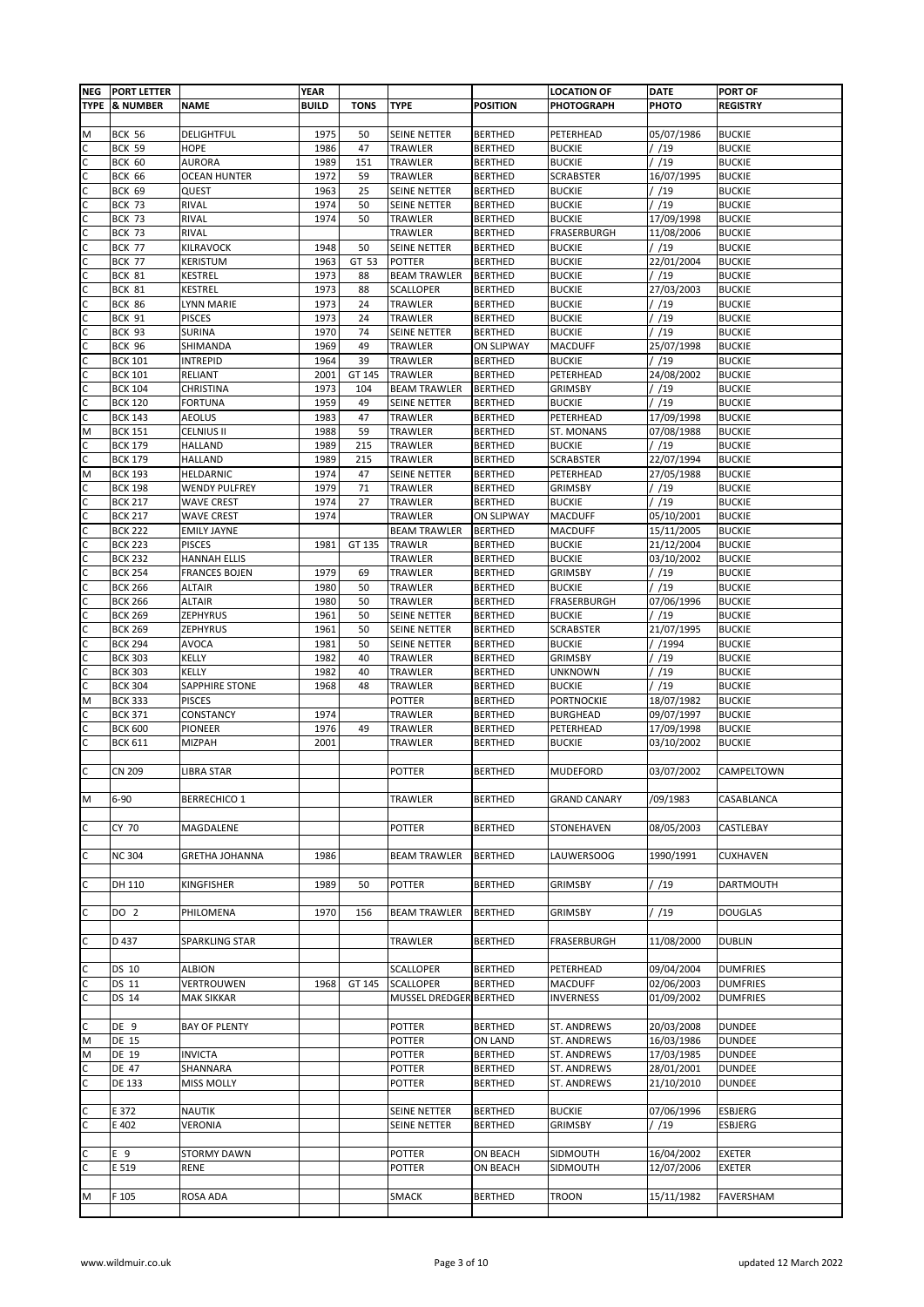| <b>NEG</b>          | <b>PORT LETTER</b>  |                                         | <b>YEAR</b>  |             |                         |                                  | <b>LOCATION OF</b>                | <b>DATE</b>              | <b>PORT OF</b>             |
|---------------------|---------------------|-----------------------------------------|--------------|-------------|-------------------------|----------------------------------|-----------------------------------|--------------------------|----------------------------|
| <b>TYPE</b>         | <b>&amp; NUMBER</b> | <b>NAME</b>                             | <b>BUILD</b> | <b>TONS</b> | <b>TYPE</b>             | <b>POSITION</b>                  | <b>PHOTOGRAPH</b>                 | PHOTO                    | <b>REGISTRY</b>            |
|                     |                     |                                         |              |             |                         |                                  |                                   |                          |                            |
| M                   | FD 202              | <b>ONWARD FISHER</b>                    | 1961         | 24          | SEINE NETTER            | UNDERWAY                         | <b>FLEETWOOD</b>                  | 29/09/1980               | <b>FLEETWOOD</b>           |
| M                   | FD 202              | ONWARD FISHER                           | 1961         | 24          | SEINE NETTER            | <b>UNDERWAY</b>                  | <b>FLEETWOOD</b>                  | 07/05/1982               | <b>FLEETWOOD</b>           |
| M                   | FD 226              | NORTHFLEET                              | 1962         | 23          | SEINE NETTER            | UNDERWAY                         | <b>FLEETWOOD</b>                  | 07/05/1982               | <b>FLEETWOOD</b>           |
| M                   | FD 336              | <b>IDEAL</b>                            | 1950         | 16          | SEINE NETTER            | <b>UNDERWAY</b>                  | <b>FLEETWOOD</b>                  | 29/09/1980               | <b>FLEETWOOD</b>           |
| C                   | FD 357              | <b>SUSAN BIRD</b>                       | 1964         | 69          | <b>BEAM TRAWLER</b>     | <b>ON SLIPWAY</b>                | <b>MACDUFF</b>                    | /10/2001                 | <b>FLEETWOOD</b>           |
| C                   | FD 357              | <b>SUSAN BIRD</b>                       | 1964         | 69          | <b>BEAM TRAWLER</b>     | <b>BERTHED</b>                   | <b>MACDUFF</b>                    | 04/10/2001               | <b>FLEETWOOD</b>           |
|                     |                     |                                         |              |             |                         |                                  |                                   |                          |                            |
|                     | FD 366              | PROVIDING STAR                          | 1982         | 34          | <b>SCALLOPER</b>        | <b>BERTHED</b>                   | <b>BUCKIE</b>                     | 24/05/1993               | <b>FLEETWOOD</b>           |
| C                   | FD 453              | EMMA J                                  | 1988         | 8           | TRAWLER                 | <b>BERTHED</b>                   | <b>BUCKIE</b>                     | 03/10/2002               | <b>FLEETWOOD</b>           |
|                     |                     |                                         |              |             |                         |                                  |                                   |                          |                            |
| C                   | FY 144              | TERN                                    |              |             | TRAWLER                 | <b>BERTHED</b>                   | PITTENWEEM                        | 28/01/2001               | <b>FOWEY</b>               |
|                     |                     |                                         |              |             |                         |                                  |                                   |                          |                            |
| С                   | FR 1<br>FR 2        | ACCORD<br>ORION                         |              |             | TRAWLER<br>POTTER       | <b>BERTHED</b><br>UNDERWAY       | <b>BUCKIE</b><br>FRASERBURGH      | 20/02/2006<br>20/08/2006 | FRASERBURGH<br>FRASERBURGH |
| С<br>C              | FR 3                | AMETHYST                                |              |             | POTTER                  | <b>BERTHED</b>                   | FRASERBURGH                       | 13/07/2005               | FRASERBURGH                |
| C                   | <b>FR 25</b>        | <b>HAWTHORN</b>                         | 1973         | GT 74       | TRAWLER                 | <b>BERTHED</b>                   | FRASERBURGH                       | 03/10/2002               | FRASERBURGH                |
| C                   | FR 29               | <b>HOLLY B II</b>                       | 2001         | GT 130      | TRAWLER                 | <b>BERTHED</b>                   | FRASERBURGH                       | 10/10/2001               | FRASERBURGH                |
| C                   | FR 49               | PHEMIE MACLAGGAN                        |              |             | <b>POTTER</b>           | <b>BERTHED</b>                   | <b>BUCKIE</b>                     | 08/09/1999               | FRASERBURGH                |
| M                   | FR 73               | <b>SILVER STAR</b>                      | 1972         | 24          | SEINE NETTER            | <b>BERTHED</b>                   | FRASERBURGH                       | 25/06/1987               | FRASERBURGH                |
| C                   | FR 73               | RADIANCE                                |              |             | TRAWLER                 | <b>BERTHED</b>                   | <b>INVERNESS</b>                  | 17/08/2003               | FRASERBURGH                |
| M                   | FR 81               | MELINKA                                 | 1954         | 69          | SEINE NETTER            | <b>BERTHED</b>                   | PETERHEAD                         | 27/05/1991               | FRASERBURGH                |
| C                   | FR 96               | THREE SISTERS                           | 1977         | 49          | TRAWLER                 | <b>BERTHED</b>                   | FRASERBURGH                       | 28/07/1999               | FRASERBURGH                |
| C                   | FR 100              | <b>ACHEIVE</b>                          |              |             | <b>TRAWLER</b>          | <b>BERTHED</b>                   | FRASERBURGH                       | 29/07/1999               | FRASERBURGH                |
| C                   | FR 103              | <b>PROGRESS</b>                         |              |             | TRAWLER<br>POTTER       | <b>BERTHED</b><br><b>BERTHED</b> | FRASERBURGH<br>FRASERBURGH        | 06/10/1999               | FRASERBURGH                |
| C<br>$\mathsf c$    | FR 105<br>FR 107    | SHEPHERD BOY<br>JANET SATE              |              |             | TRAWLER                 | <b>BERTHED</b>                   | <b>GRIMSBY</b>                    | 27/06/2000<br>/ /19      | FRASERBURGH<br>FRASERBURGH |
| C                   | FR 113              | CARISANNE                               | 1984         | 81          | TRAWLER                 | <b>BERTHED</b>                   | PETERHEAD                         | 06/04/2000               | FRASERBURGH                |
| $\mathsf{C}$        | FR 138              | <b>ACANTHUS</b>                         | 1975         | 50          | TRAWLER                 | <b>BERTHED</b>                   | FRASERBURGH                       | 24/11/1998               | FRASERBURGH                |
| C                   | FR 143              | ASTRA                                   | 1976         | 49          | TRAWLER                 | <b>BERTHED</b>                   | FRASERBURGH                       | 01/06/1995               | FRASERBURGH                |
| $\mathsf{C}$        | FR 145              | <b>OCEAN HARVEST III</b>                | 1988         | GT 180      | TRAWLER                 | <b>BERTHED</b>                   | FRASERBURGH                       | 15/03/2003               | FRASERBURGH                |
| C                   | FR 146              | <b>HEISKER</b>                          | 1989         | 67          | TRAWLER                 | <b>BERTHED</b>                   | FRASERBURGH                       | 03/08/1999               | FRASERBURGH                |
| $\mathsf{C}$        | FR 151              | LYNDEN II                               |              |             | TRAWLER                 | <b>BERTHED</b>                   | FRASERBURGH                       | 24/08/2002               | FRASERBURGH                |
| C                   | FR 152              | ELHANAN                                 | 1974         | 46          | SEINE NETTER            | <b>BERTHED</b>                   | FRASERBURGH                       | 02/06/1995               | FRASERBURGH                |
| $\mathsf{C}$        | FR 153              | <b>POLARIS</b>                          | 1987         | 106         | TRAWLER                 | <b>BERTHED</b>                   | <b>SCRABSTER</b>                  | 26/07/1995               | FRASERBURGH                |
| C<br>C              | FR 153<br>FR 165    | <b>MARINA POLARIS</b><br><b>UNITY</b>   | 1989         | GT 814      | TRAWLER<br>TRAWLER      | <b>BERTHED</b><br><b>BERTHED</b> | FRASERBURGH<br>FRASERBURGH        | 16/04/1999<br>15/03/2003 | FRASERBURGH<br>FRASERBURGH |
| M                   | FR 173              | PILOT ME                                | 1945         | 25          | SEINE NETTER            | <b>BERTHED</b>                   | FRASERBURGH                       | 18/07/1982               | FRASERBURGH                |
| C                   | FR 225              | CONQUEST                                | 1997         | GT1447      | TRAWLER                 | <b>BERTHED</b>                   | FRASERBURGH                       | 27/06/2000               | FRASERBURGH                |
| C                   | FR 225              | CONQUEST                                | 1997         | GT1447      | TRAWLER                 | <b>BERTHED</b>                   | FRASERBURGH                       | 29/06/2000               | FRASERBURGH                |
| $\mathsf{C}$        | FR 233              | PRIMROSE                                | 1972         | 112         | TRAWLER                 | <b>BERTHED</b>                   | FRASERBURGH                       | 03/10/2002               | FRASERBURGH                |
| M                   | FR 234              | <b>RADIANT WAY</b>                      | 1977         | 99          | <b>SEINE NETTER</b>     | <b>BERTHED</b>                   | FRASERBURGH                       | 25/06/1987               | FRASERBURGH                |
| M                   | FR 235              | <b>JUNE ROSE</b>                        | 1956         | 40          | <b>SEINE NETTER</b>     | <b>BERTHED</b>                   | <b>TROON</b>                      | 02/11/1985               | FRASERBURGH                |
| с                   | FR 237              | <b>OUR HERITAGE</b>                     | 1976         | 22          | SCALLOPER               | <b>BERTHED</b>                   | <b>INVERNESS</b>                  | 04/04/1999               | FRASERBURGH                |
| $\frac{c}{c}$       | FR 246              | <b>RENOWN</b>                           | 1987         | 88          | TRAWLER                 | <b>BERTHED</b>                   | PETERHEAD                         | 21/06/2003               | FRASERBURGH                |
|                     | FR 248<br>FR 249    | <b>UNITY</b><br><b>FOREVER GRATEFUL</b> | 1970<br>2000 | 113         | TRAWLER<br>TRAWLER      | <b>BERTHED</b><br><b>BERTHED</b> | <b>FRASERBURGH</b><br>FRASERBURGH | 31/05/1994<br>25/05/2001 | FRASERBURGH<br>FRASERBURGH |
| C<br>M              | FR 259              | VALIANT                                 | 1961         | 48          | <b>SEINE NETTER</b>     | <b>BERTHED</b>                   | FRASERBURGH                       | 25/06/1987               | FRASERBURGH                |
| C                   | FR 266              | ARDENT                                  | 1972         | 131         | TRAWLER                 | <b>BERTHED</b>                   | FRASERBURGH                       | 29/06/2000               | FRASERBURGH                |
| C                   | FR 266              | ARDENT                                  | 1972         | 131         | TRAWLER                 | <b>BERTHED</b>                   | PETERHEAD                         | 05/10/2001               | FRASERBURGH                |
| C                   | FR 268              | VALHALLA                                | 1999         | GT 131      | TRAWLER                 | <b>BERTHED</b>                   | FRASERBURGH                       | 03/10/2002               | FRASERBURGH                |
| $\mathsf c$         | FR 271              | GRATEFUL                                | 1967         | 349         | SEINE NETTER            | <b>BERTHED</b>                   | FRASERBURGH                       | 24/05/1993               | FRASERBURGH                |
| C                   | FR 273              | <b>OCEAN REAPER</b>                     | 1974         | 50          | SEINE NETTER            | <b>BERTHED</b>                   | FRASERBURGH                       | 31/05/1995               | FRASERBURGH                |
| $\mathsf{C}$        | FR 276              | <b>CRYSOLITE</b>                        | 1979         | 48          | TRAWLER                 | <b>BERTHED</b>                   | FRASERBURGH                       | 17/09/1998               | FRASERBURGH                |
| C<br>$\overline{c}$ | FR 276              | CHRYSOLITE                              | 1979         | 48          | TRAWLER                 | <b>BERTHED</b>                   | FRASERBURGH                       | 10/10/2001               | FRASERBURGH                |
| C                   | FR 276<br>FR 287    | CHRISAMIE<br><b>DUTHIES</b>             | 1979         | GT 118      | TRAWLER<br>POTTER       | <b>BERTHED</b><br><b>BERTHED</b> | FRASERBURGH<br>FRASERBURGH        | 14/03/2003<br>05/09/2003 | FRASERBURGH<br>FRASERBURGH |
| $\mathsf{C}$        | FR 307              | RYANWOOD II                             | 1988         | GT 230      | TRAWLER                 | <b>BERTHED</b>                   | PETERHEAD                         | 05/09/2003               | FRASERBURGH                |
| C                   | FR 317              | <b>OCEAN CREST</b>                      | 2003         | GT 47       | <b>TRAWLER</b>          | <b>BERTHED</b>                   | WEYMOUTH                          | 07/04/2005               | FRASERBURGH                |
| $\mathsf{C}$        | FR 363              | <b>GOLDEN WEST II</b>                   | 2001         |             | TRAWLER                 | <b>BERTHED</b>                   | FRASERBURGH                       | 01/09/2001               | FRASERBURGH                |
| C                   | FR 365              | ENTERPRISE                              | 1999         | GT1742      | TRAWLER                 | <b>BERTHED</b>                   | FRASERBURGH                       | 06/04/2000               | FRASERBURGH                |
| $\mathsf c$         | FR 366              | HARVEST MOON                            | 1996         |             | TRAWLER                 | <b>BERTHED</b>                   | FRASERBURGH                       | 03/05/2007               | FRASERBURGH                |
| C                   | FR 392              | <b>GENESIS</b>                          | 1973         | 87          | TRAWLER                 | <b>BERTHED</b>                   | FRASERBURGH                       | 05/10/2001               | FRASERBURGH                |
| M                   | FR 396              | <b>ALERT III</b>                        | 1973         | 132         | SEINE NETTER            | <b>BERTHED</b>                   | PETERHEAD                         | 25/06/1987               | FRASERBURGH                |
| C                   | FR 396              | ALERT                                   | 1979         | 526         | TRAWLER                 | <b>BERTHED</b>                   | PETERHEAD                         | 24/09/1998               | FRASERBURGH                |
| $\mathsf{C}$<br>C   | FR 396<br>FR 399    | ALERT<br><b>BOUNTEOUS SEA</b>           | 1979<br>1967 | 526<br>49   | TRAWLER<br>SEINE NETTER | <b>BERTHED</b><br><b>BERTHED</b> | PETERHEAD<br>PETERHEAD            | 27/06/2000<br>/ /19      | FRASERBURGH<br>FRASERBURGH |
| C                   | FR 408              | <b>ENCHANTER</b>                        | 1967         | 24          | TRAWLER                 | <b>BERTHED</b>                   | <b>GRIMSBY</b>                    | / /19                    | FRASERBURGH                |
| С                   | FR 416              | SILVER FERN                             | 1982         | 37          | TRAWLER                 | <b>BERTHED</b>                   | FRASERBURGH                       | 25/05/2001               | FRASERBURGH                |
| C                   | FR 416              | SILVER FERN                             | 1982         | 37          | TRAWLER                 | <b>BERTHED</b>                   | FRASERBURGH                       | 24/08/2002               | FRASERBURGH                |
| M                   | FR 437              | <b>GUIDING LIGHT</b>                    | 1968         | 24          | TRAWLER                 | <b>BERTHED</b>                   | FRASERBURGH                       | 24/06/1987               | FRASERBURGH                |
| M                   | FR 457              | CARVIDA                                 | 1988         | 86          | SEINE NETTER            | <b>BERTHED</b>                   | FRASERBURGH                       | 28/05/1991               | FRASERBURGH                |
| C                   | FR 457              | CARVIDA                                 |              |             | TRAWLER                 | <b>BERTHED</b>                   | ULLAPOOL                          | 08/01/2000               | FRASERBURGH                |
| C                   | FR 470              | <b>NEW DAWUN</b>                        | 2004         |             | TRAWLER                 | <b>BERTHED</b>                   | FRASERBURGH                       | 03/05/2007               | FRASERBURGH                |
| C                   | FR 470(ex           | DAY DAWN                                | 1984<br>1987 | GT 116      | TRAWLER<br>SEINE NETTER | <b>BERTHED</b>                   | MACDUFF                           | 22/01/2004               | FRASERBURGH                |
| C<br>$\mathsf{C}$   | FR 473<br>FR 478    | JOHN SCOTT II<br>SUNBEAM II             | 1975         | 101<br>332  | TRAWLER                 | <b>BERTHED</b><br><b>BERTHED</b> | FRASERBURGH<br>FRASERBURGH        | 07/06/1996<br>06/10/1999 | FRASERBURGH<br>FRASERBURGH |
|                     |                     |                                         |              |             |                         |                                  |                                   |                          |                            |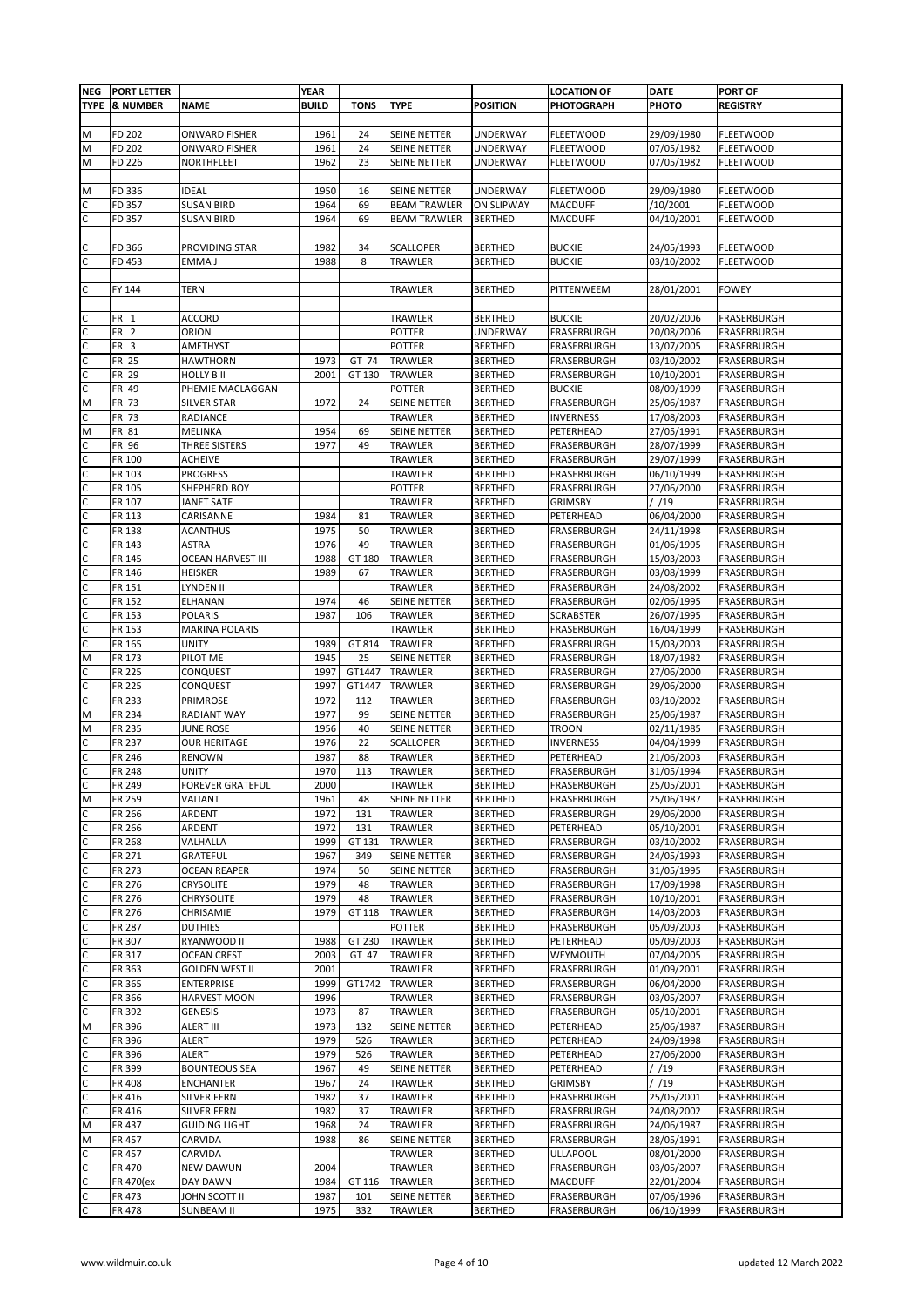|   | NEG   PORT LETTER |                              | <b>YEAR</b>  |                 |                                |                                     | <b>LOCATION OF</b>    | <b>DATE</b>              | <b>PORT OF</b>         |
|---|-------------------|------------------------------|--------------|-----------------|--------------------------------|-------------------------------------|-----------------------|--------------------------|------------------------|
|   | TYPE & NUMBER     | <b>NAME</b>                  | <b>BUILD</b> | <b>TONS</b>     | <b>TYPE</b>                    | <b>POSITION</b>                     | <b>PHOTOGRAPH</b>     | PHOTO                    | <b>REGISTRY</b>        |
|   |                   |                              |              |                 |                                |                                     |                       |                          |                        |
|   |                   |                              |              |                 |                                |                                     |                       |                          |                        |
| С | FR 559            | <b>KAREN ANN II</b>          | 1989         | GT 193          | TRAWLER                        | <b>BERTHED</b>                      | PETERHEAD             | 15/03/2003               | FRASERBURGH            |
| С | FR 597            | <b>BOLJAREN</b>              | 1994         |                 | TRAWLER                        | <b>BERTHED</b>                      | FRASERBURGH           | 06/06/1996               | FRASERBURGH            |
| C | FR 599            | <b>FERTILE</b>               | 1989         | 723             | TRAWLER                        | <b>BERTHED</b>                      | FRASERBURGH           | 17/09/1998               | FRASERBURGH            |
| C | FR 599            | <b>FERTILE</b>               | 1989         | 723             | TRAWLER                        | <b>BERTHED</b>                      | FRASERBURGH           | 24/08/2002               | FRASERBURGH            |
| C | FR 601            | ENDEAVOUR                    | 1978         | 25              | TRAWLER                        | <b>BERTHED</b>                      | FRASERBURGH           | 25/07/1998               | FRASERBURGH            |
| C | FR 607            | <b>MAY LILY</b>              |              |                 | POTTER                         | <b>BERTHED</b>                      | PENNAN                | 20/06/2005               | FRASERBURGH            |
| C | FR 620            | RESTLESS WAVE                |              |                 | TRAWLER                        | <b>BERTHED</b>                      | <b>BURGHEAD</b>       | 10/10/2001               | FRASERBURGH            |
| C | FR 667            | SPECTRUM                     |              |                 | POTTER                         | <b>BERTHED</b>                      | FRASERBURGH           | 10/08/2001               | FRASERBURGH            |
| C | <b>FR 777</b>     | ALERT                        | 1980         | GT 783          | TRAWLER                        | <b>BERTHED</b>                      | FRASERBURGH           | 15/03/2003               | FRASERBURGH            |
| с | FR 894            | <b>OCEAN STAR</b>            | 1971         | 346             | TRAWLER                        | <b>BERTHED</b>                      | PETERHEAD             | 06/04/2000               | FRASERBURGH            |
| C | FR 906            | <b>HOPE</b>                  | 1986         | 47              | TRAWLER                        | <b>BERTHED</b>                      | FRASERBURGH           | 24/11/1998               | FRASERBURGH            |
| C |                   | HOPE                         | 1986         |                 | TRAWLER                        | <b>BERTHED</b>                      | FRASERBURGH           | 25/11/1998               |                        |
|   | FR 906            |                              |              | 47              |                                |                                     |                       |                          | FRASERBURGH            |
| C | FR 921(ex         | <b>COMPLETE</b>              | 1972         | 82              | TRAWLER                        | <b>BERTHED</b>                      | PETERHEAD             | 14/03/2003               | FRASERBURGH            |
| C | FR 925            | PATSY B                      | 1984         | 8               | TRAWLER                        | <b>BERTHED</b>                      | FRASERBURGH           | 25/05/2001               | FRASERBURGH            |
| С | FR 951            | CARISANNE II                 | 1984         | GT 176          | TRAWLER                        | <b>BERTHED</b>                      | FRASERBURGH           | 14/03/2003               | FRASERBURGH            |
| C | FR 962            | <b>SUNLIGHT RAY</b>          |              |                 | TRAWLER                        | BERTHED                             | FRASERBURGH           | 11/08/2006               | FRASERBURGH            |
|   |                   |                              |              |                 |                                |                                     |                       |                          |                        |
| C | SD 15             | HANSEAT                      |              |                 | <b>BEAM SHRIMPER   BERTHED</b> |                                     | <b>BUSUM</b>          | /06/1997                 | <b>FRIEDRICHSKOOG</b>  |
|   |                   |                              |              |                 |                                |                                     |                       |                          |                        |
| с | FD 82             | <b>BUGVIN</b>                |              |                 | SEINE NETTER                   | <b>BERTHED</b>                      | <b>SCRABSTER</b>      | 22/07/1995               | <b>FUGELFJORD</b>      |
| с | FD 464            | SAEBORG                      |              |                 | <b>SEINE NETTER</b>            | <b>BERTHED</b>                      | <b>SCRABSTER</b>      | 18/07/1995               | <b>FUGELFJORD</b>      |
| С | FD 720            | GRUNNIGUR                    | 1946         |                 | NETTER                         | <b>BERTHED</b>                      | FRASERBURGH           | 05/09/2003               | <b>FUGELFJORD</b>      |
|   |                   |                              |              |                 |                                |                                     |                       |                          |                        |
|   |                   |                              |              |                 |                                |                                     |                       |                          |                        |
| M | FN 1269C          | VINAGRE                      |              |                 | SEINE NETTER                   | <b>BERTHED</b>                      | <b>FUNCHAL</b>        | /03/1982                 | <b>FUNCHAL</b>         |
| M | FN 137C           | <b>SEIS VIERAS</b>           | 1962         | GT 7            | LANCHA                         | <b>BERTHED</b>                      | <b>FUNCHAL</b>        | /03/1982                 | <b>FUNCHAL</b>         |
| M | <b>FN 272C</b>    | PEDRO GONCALVES              |              | GT <sub>2</sub> | LANCHA                         | ON LAND                             | <b>FUNCHAL</b>        | /03/1982                 | <b>FUNCHAL</b>         |
|   |                   |                              |              |                 |                                |                                     |                       |                          |                        |
| C | G 186             | COLMCILLE                    | 1982         | 234             | TRAWLER                        | <b>BERTHED</b>                      | CORK                  | 27/09/2002               | GALWAY                 |
|   |                   |                              |              |                 |                                |                                     |                       |                          |                        |
| C | <b>GU 244</b>     | YOLANDA                      |              |                 | <b>POTTER</b>                  | <b>BERTHED</b>                      | <b>INVERNESS</b>      | 16/06/2003               | <b>GUERNSAY</b>        |
|   |                   |                              |              |                 |                                |                                     |                       |                          |                        |
| C | <b>HG 470</b>     | TANNISBUGT                   | 1979         |                 | TRAWLER                        | <b>BERTHED</b>                      | PETERHEAD             | 06/04/2000               | <b>HJORING</b>         |
|   |                   |                              |              |                 |                                |                                     |                       |                          |                        |
| С | H <sub>2</sub>    | <b>GLENROSE 1</b>            | 1990         | 554             | TRAWLER                        | <b>BERTHED</b>                      | <b>GRIMSBY</b>        | / /19                    | <b>HULL</b>            |
| C | H 2               | <b>GLENROSE 1</b>            | 1990         | 554             | TRAWLER                        | <b>BERTHED</b>                      | <b>SCRABSTER</b>      | /07/1995                 | <b>HULL</b>            |
|   |                   |                              |              |                 |                                |                                     |                       |                          |                        |
| C | H 484             | PICKERING                    | 1975         | 68              | SEINE NETTER                   | <b>BERTHED</b>                      | <b>GRIMSBY</b>        | / /19                    | HULL                   |
|   |                   |                              |              |                 |                                |                                     |                       |                          |                        |
|   | INS 8             | ADVENTURER II                | 2001         |                 | TRAWLER                        | <b>BERTHED</b>                      | FRASERBURGH           | 10/10/2001               | <b>INVERNESS</b>       |
| C | <b>INS 27</b>     | <b>BEN MORE</b>              | 1966         | 29              | SCALLOPER                      | <b>BERTHED</b>                      | <b>BUCKIE</b>         | / /19                    | <b>INVERNESS</b>       |
| С | <b>INS 41</b>     | SEAFARER                     | 1947         | 28              | TRAWLER                        | <b>BERTHED</b>                      | <b>BURGHEAD</b>       | /19                      | <b>INVERNESS</b>       |
| C | <b>INS 51</b>     | <b>CLARNESS</b>              | 1987         | 45              | TRAWLER                        | <b>BERTHED</b>                      | PETERHEAD             | 20/08/2001               | <b>INVERNESS</b>       |
| C | <b>INS 55</b>     | ACCORD                       | 1980         | 92              | TRAWLER                        | <b>BERTHED</b>                      | PETERHEAD             | 24/09/1998               | <b>INVERNESS</b>       |
| C | <b>INS 55</b>     | ALERT                        |              |                 | TRAWLER                        | <b>BERTHED</b>                      | PETERHEAD             | 06/10/1999               | <b>INVERNESS</b>       |
| С | INS 63            | <b>GOLDEN SPLENDOUR</b>      | 1973         | 65              | SEINE NETTER                   | <b>UNDERWAY</b>                     | PETERHEAD             | 25/05/1993               | <b>INVERNESS</b>       |
| С | <b>INS 65</b>     | DAYSPRING                    | 1958         | 45              | SEINE NETTER                   | <b>BERTHED</b>                      | <b>BUCKIE</b>         | / /19                    | <b>INVERNESS</b>       |
| C | <b>INS 65</b>     | DAYSPRING                    | 1958         | 45              | SEINE NETTER                   | <b>BERTHED</b>                      | <b>BUCKIE</b>         | /19                      | <b>INVERNESS</b>       |
| с | <b>INS 67</b>     | SERENE                       | 1980         | 49              | SEINE NETTER                   | <b>BERTHED</b>                      | PETERHEAD             | 05/06/1996               | <b>INVERNESS</b>       |
| С | <b>INS 68</b>     | SUNBEAM                      | 1987         | 106             | SEINE NETTER                   | <b>BERTHED</b>                      | PETERHEAD             | 04/06/1992               | <b>INVERNESS</b>       |
| С | <b>INS 68</b>     | SUNBEAM                      | 1987         | 106             | TRAWLER                        | <b>BERTHED</b>                      | PETERHEAD             | 26/07/2001               | <b>INVERNESS</b>       |
| С | <b>INS 73</b>     | <b>MORAVIA</b>               | 1978         | 49              | SEINE NETTER                   | <b>BERTHED</b>                      | PETERHEAD             | / /19                    | <b>INVERNESS</b>       |
| C | <b>INS 73</b>     | <b>MORAVIA</b>               | 1978         | 49              | TRAWLER                        | <b>BERTHED</b>                      | PETERHEAD             | 24/11/1998               | <b>INVERNESS</b>       |
|   |                   |                              |              |                 |                                |                                     |                       |                          |                        |
| С | <b>INS 77</b>     | ADVANCE                      | 1984         | 86              | TRAWLER                        | <b>BERTHED</b>                      | PETERHEAD             | 24/09/1998               | <b>INVERNESS</b>       |
| C | <b>INS 77</b>     | <b>ADVANCE II</b>            |              |                 | TRAWLER                        | <b>BERTHED</b>                      | PETERHEAD             | 27/06/2000               | <b>INVERNESS</b>       |
| C | <b>INS 108</b>    | <b>CLARNES</b>               | 1966         | 46              | TRAWLER                        |                                     |                       | / /19                    | <b>INVERNESS</b>       |
| C | <b>INS 108</b>    | <b>CLARNES</b>               | 1966         | 46              | TRAWLER                        | <b>BERTHED</b>                      | <b>BUCKIE</b>         | /19                      | <b>INVERNESS</b>       |
| C | <b>INS 116</b>    | <b>ASTRAL</b>                | 1975         | 50              | SEINE NETTER                   | <b>BERTHED</b>                      | <b>MACDUFF</b>        | 09/07/1997               | <b>INVERNESS</b>       |
| C | <b>INS 123</b>    | <b>ISABELLA</b>              |              |                 | <b>POTTER</b>                  | <b>BERTHED</b>                      | FRASERBURGH           | 13/07/2005               | <b>INVERNESS</b>       |
| C | <b>INS 127</b>    | <b>ARDENT II</b>             | 1986         | 106             | SEINE NETTER                   | <b>BERTHED</b>                      | PETERHEAD             | 05/06/1996               | <b>INVERNESS</b>       |
| М | <b>INS 131</b>    | RYMARALEE                    | 1988         | 97              | SEINE NETTER                   | <b>FITTINGOUT</b>                   | ARDROSSAN             | 21/05/1988               | <b>INVERNESS</b>       |
| М | <b>INS 133</b>    | <b>GOODWILL</b>              | 1964         | 24              | SEINE NETTER                   | <b>BERTHED</b>                      | LOSSIEMOUTH           | 18/07/1982               | <b>INVERNESS</b>       |
| C | <b>INS 148</b>    | <b>ASPIRE</b>                | 1961         | 24              | SCALLOPER                      | <b>BERTHED</b>                      | <b>BUCKIE</b>         | 25/07/1998               | <b>INVERNESS</b>       |
| C | <b>INS 163</b>    | <b>ALEX WATT</b>             | 1965         | 25              | TRAWLER                        | <b>BERTHED</b>                      | ANSTRUTHER            | 12/03/1994               | <b>INVERNESS</b>       |
| C | <b>INS 164</b>    | <b>TERN</b>                  | 1980         | 6               | TRAWLER                        | <b>BERTHED</b>                      | <b>MONTROSE</b>       | 25/05/1993               | <b>INVERNESS</b>       |
| C | <b>INS 167</b>    | ARCTURUS                     | 1974         | 68              | SEINE NETTER                   | <b>BERTHED</b>                      | PETERHEAD             | 28/04/1998               | <b>INVERNESS</b>       |
| C | INS 171           | ARCANE                       | 1981         | 87              | SEINE NETTER                   | <b>BERTHED</b>                      | PETERHEAD             | 02/06/1995               | <b>INVERNESS</b>       |
| C | <b>INS 177</b>    | ANDROMEDA II                 | 1985         | 109             | TRAWLER                        | <b>BERTHED</b>                      | PETERHEAD             | 01/02/1999               | <b>INVERNESS</b>       |
| C |                   |                              |              |                 |                                |                                     |                       |                          |                        |
|   | INS 179           | APOLLO                       | 1988         | 147             | TRAWLER                        | <b>BERTHED</b>                      | <b>MACDUFF</b>        | 25/05/1993               | <b>INVERNESS</b>       |
| C | <b>INS 266</b>    | CAMEO                        | 1980         | 34              | TRAWLER                        | <b>BERTHED</b>                      | FRASERBURGH           | 27/06/2000               | <b>INVERNESS</b>       |
| С | <b>INS 274</b>    | SHARONA                      | 1974         | 165             | TRAWLER                        | <b>BERTHED</b>                      | PETERHEAD             | 11/08/2000               | INVERNESS              |
| C | <b>INS 276</b>    | SUPREME                      | 1983         | 87              | TRAWLER                        | <b>BERTHED</b>                      | PETERHEAD             | 03/08/1999               | <b>INVERNESS</b>       |
| С | <b>INS 325</b>    | BONAVENTURE                  | 1969         | 46              | SEINE NETTER                   | <b>BERTHED</b>                      | <b>WICK</b>           | 26/07/1995               | INVERNESS              |
| С | <b>INS 800</b>    | <b>NEW DAWN</b>              | 1978         | 194             | TRAWLER                        | <b>BERTHED</b>                      | FRASERBURGH           | 03/08/1999               | <b>INVERNESS</b>       |
| C | <b>INS 801</b>    | <b>STARINA</b>               |              |                 | TRAWLER                        | <b>BERTHED</b>                      | PETERHEAD             | 09/04/2004               | <b>INVERNESS</b>       |
|   |                   |                              |              |                 |                                |                                     |                       |                          |                        |
|   |                   |                              |              |                 |                                |                                     |                       |                          |                        |
| С | KY 5              | <b>WESTHAVEN II</b>          |              |                 | POTTER                         | <b>BERTHED</b>                      | PITTENWEEM            | 07/10/2008               | KIRKCALDY              |
| С |                   |                              |              | 9               |                                |                                     |                       |                          |                        |
| С | KY 11<br>KY 28    | <b>SEASPRAY II</b><br>UBIQUE | 1981         |                 | TRAWLER<br>SCALLOPER           | <b>BERTHED</b><br><b>ON SLIPWAY</b> | PITTENWEEM<br>MACDUFF | 20/06/2003<br>04/06/2006 | KIRKCALDY<br>KIRKCALDY |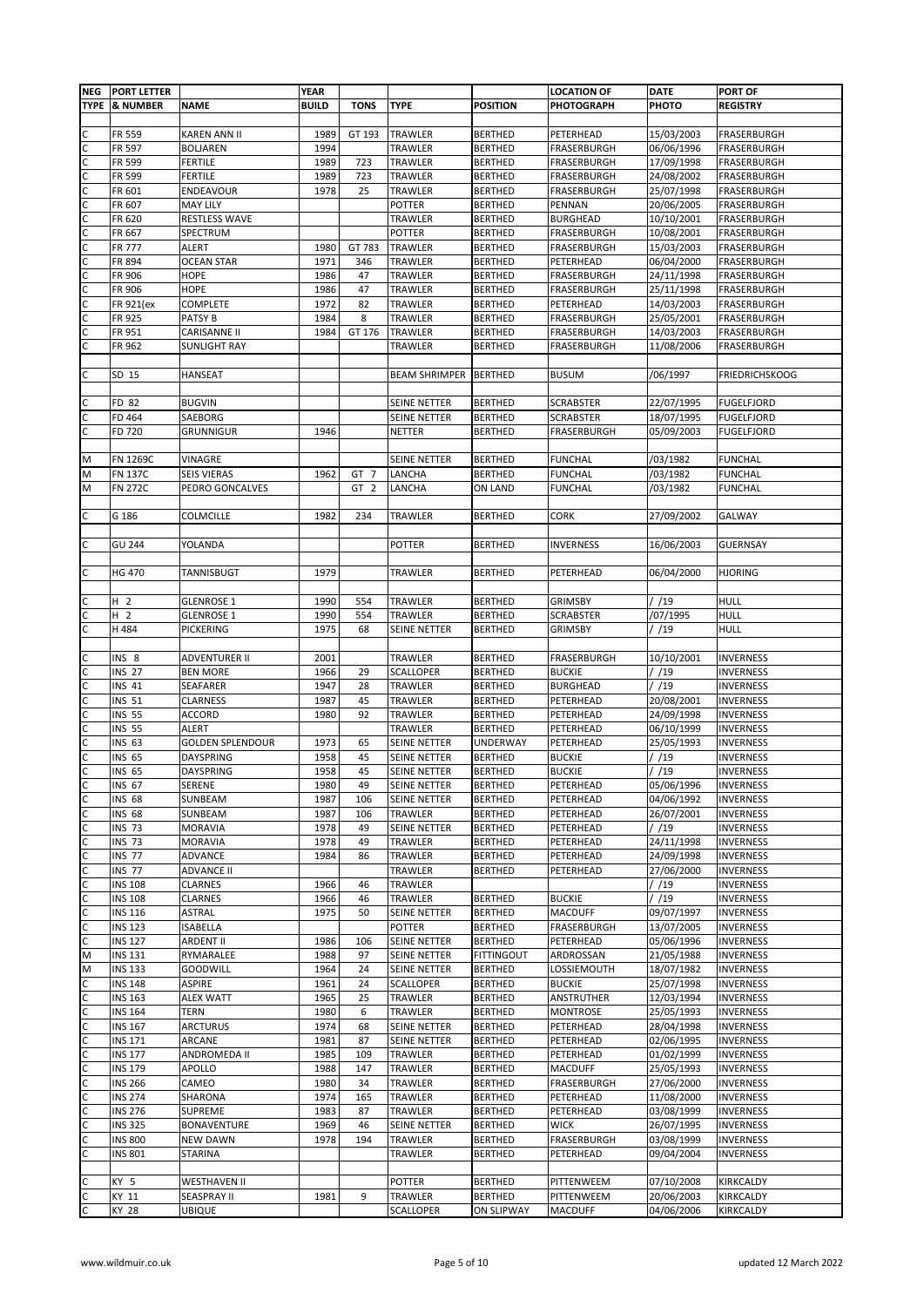|   | <b>NEG PORT LETTER</b> |                          | <b>YEAR</b>  |             |                      |                 | <b>LOCATION OF</b> | <b>DATE</b> | PORT OF          |
|---|------------------------|--------------------------|--------------|-------------|----------------------|-----------------|--------------------|-------------|------------------|
|   | TYPE & NUMBER          | <b>NAME</b>              | <b>BUILD</b> | <b>TONS</b> | <b>TYPE</b>          | <b>POSITION</b> | <b>PHOTOGRAPH</b>  | PHOTO       | <b>REGISTRY</b>  |
|   |                        |                          |              |             |                      |                 |                    |             |                  |
| C | KY 29                  | <b>BOY ALEX</b>          |              |             | POTTER               | <b>BERTHED</b>  | ST. ANDREWS        | 28/01/2001  | KIRKCALDY        |
| С | KY 30                  | MICHELLE JANE            |              |             | POTTER               |                 | ST. MONANS         | 30/09/1984  | KIRKCALDY        |
|   |                        |                          |              |             |                      | <b>BERTHED</b>  |                    |             |                  |
| M | KY 30                  | MICHELLE JANE            |              |             | POTTER               | BERTHED         | ANSTRUTHER         | 04/11/1984  | KIRKCALDY        |
| С | KY 30                  | MICHELLE JANE            |              |             | POTTER               | <b>BERTHED</b>  | ANSTRUTHER         | 04/11/1984  | KIRKCALDY        |
| М | KY 51                  | RANDOM HARVEST           | 1975         |             | SEINE NETTER         | UNDERWAY        | PITTENWEEM         | 17/05/1980  | KIRKCALDY        |
| M | KY 52                  | <b>BRIAR ROSE</b>        | 1980         | 5           | <b>POTTER</b>        | <b>BERTHED</b>  | PITTENWEEM         | 13/07/1986  | KIRKCALDY        |
| M | KY 68                  |                          | 1954         | 21          |                      |                 |                    | 18/07/1982  | KIRKCALDY        |
|   |                        | <b>GOLDEN GLEAM</b>      |              |             | SEINE NETTER         | <b>BERTHED</b>  | LOSSIEMOUTH        |             |                  |
| M | KY 79                  | NIMROD III               | 1976         | 25          | SEINE NETTER         | <b>BERTHED</b>  | PITTENWEEM         | 28/06/1987  | KIRKCALDY        |
| M | KY 86                  | PARAGON III              | 1960         | 24          | SEINE NETTER         | <b>BERTHED</b>  | ST. MONANS         | 23/10/1982  | KIRKCALDY        |
| M | KY 97                  | <b>OCEAN HERALD III</b>  | 1968         | 36          | SEINE NETTER         | AGROUND         | PITTENWEEM         | 13/07/1986  | <b>KIRKCALDY</b> |
| C | KY 110                 | SHEARWATER II            |              |             | POTTER               | <b>BERTHED</b>  | PITTENWEEM         | 28/01/2001  | KIRKCALDY        |
| M | KY 115                 | <b>BRIGHT RAY</b>        | 1971         | 24          | SEINE NETTER         | <b>BERTHED</b>  | PITTENWEEM         | 26/05/1985  | KIRKCALDY        |
|   |                        |                          |              |             |                      | <b>BERTHED</b>  |                    |             |                  |
| M | KY 129                 | <b>ARKTOS II</b>         | 1979         | 68          | SEINE NETTER         |                 | ANSTRUTHER         | 22/05/1981  | KIRKCALDY        |
| C | KY 129                 | <b>ARKTOS II</b>         | 1979         | 68          | TRAWLER              | <b>BERTHED</b>  | ABERDEEN           | 25/11/1998  | KIRKCALDY        |
| C | KY 147                 | MERIDIAN                 | 1976         | 58          | TRAWLER              | <b>BERTHED</b>  | PETERHEAD          | 05/09/2003  | KIRKCALDY        |
| C | KY 151                 | <b>RADIANT WAY</b>       |              |             | TRAWLER              | <b>BERTHED</b>  | PITTENWEEM         | 13/07/2009  | KIRKCALDY        |
| C | KY 160                 | <b>FINE PAIR</b>         |              |             | <b>POTTER</b>        | <b>BERTHED</b>  | ANSTRUTHER         | 29/08/2003  | KIRKCALDY        |
|   |                        |                          |              |             |                      |                 |                    |             |                  |
| М | KY 165                 | <b>GREEN PASTURES</b>    | 1980         | 25          | TRAWLER              | <b>BERTHED</b>  | PITTENWEEM         | 01/03/1981  | KIRKCALDY        |
| M | KY 177                 | <b>INCENTIVE IV</b>      | 1958         | 23          | SEINE NETTER         | <b>BERTHED</b>  | PITTENWEEM         | 04/07/1984  | KIRKCALDY        |
| С | KY 182                 | CHARLOTTE                |              |             | POTTER               | <b>BERTHED</b>  | ST. ANDREWS        | 28/01/2001  | KIRKCALDY        |
| С | KY 192                 | SEAFORTH                 |              |             | TRAWLER              | <b>BERTHED</b>  | PITTENWEEM         | 29/08/2003  | KIRKCALDY        |
| С | KY 207                 | <b>BETTY SMITH</b>       |              |             | <b>POTTER</b>        | <b>BERTHED</b>  | PITTENWEEM         | 03/05/2009  | KIRKCALDY        |
|   |                        |                          |              |             |                      |                 |                    |             |                  |
| М | KY 208                 | <b>GUIDING LIGHT III</b> |              |             | SEINE NETTER         | <b>BERTHED</b>  | ANSTRUTHER         | 15/05/1982  | KIRKCALDY        |
| с | KY 215(ex              | KYRSTANNE                | 1945         | 24          | TRAWLER              | <b>BERTHED</b>  | NEWBURGH           | 02/11/2000  | KIRKCALDY        |
| С | KY 215(ex              | KYRSTANNE                | 1945         | 24          | TRAWLER              | <b>BERTHED</b>  | NEWBURGH           | 21/08/2001  | KIRKCALDY        |
| C | KY 221                 | <b>DEFIANT</b>           |              |             | POTTER               | ON LAND         | ELIE               | 28/01/2001  | KIRKCALDY        |
| M | KY 235                 | <b>GRACE ME GUIDE</b>    | 1975         | 100         | SEINE NETTER         | <b>BERTHED</b>  | FRASERBURGH        | 27/05/1991  | KIRKCALDY        |
| C | KY 239                 | <b>VENTURE AGAIN II</b>  | 1998         | 19          | TRAWLER              | <b>BERTHED</b>  | INVERNESS          | 17/06/2003  | KIRKCALDY        |
|   |                        |                          |              |             |                      |                 |                    |             |                  |
| C | KY 277                 | SEDULOUS IV              | 1983         | 69          | SEINE NETTER         | <b>BERTHED</b>  | <b>BUCKIE</b>      | / /19       | KIRKCALDY        |
| М | KY 277                 | SEDULOUS IV              | 1983         | 69          | SEINE NETTER         | <b>BERTHED</b>  | ANSTRUTHER         | 13/07/1986  | KIRKCALDY        |
| C | KY 293                 | <b>BONNIE LASS</b>       | 1962         |             | <b>POTTER</b>        | <b>BERTHED</b>  | ST. ANDREWS        | 28/01/2001  | KIRKCALDY        |
| C | KY 297                 | WINAWAY                  |              |             | TRAWLER              | <b>BERTHED</b>  | PITTENWEEM         | 25/07/2001  | KIRKCALDY        |
| M | KY 343                 | <b>INCENTIVE II</b>      | 1948         | 22          | SEINE NETTER         | <b>UNDERWAY</b> | PITTENWEEM         | 22/03/1974  | KIRKCALDY        |
|   |                        |                          |              |             |                      |                 |                    |             |                  |
| с | KY 374                 | LAUNCH OUT               | 1966         | 27          | TRAWLER              | <b>BERTHED</b>  | INVERNESS          | 17/06/2003  | KIRKCALDY        |
| C | KY 442                 | PEGASUS                  | 1992         |             | TRAWLER              | <b>BERTHED</b>  | PITTENWEEM         | 25/07/2001  | KIRKCALDY        |
| C | KY 449                 | <b>KYLIE S</b>           |              |             | POTTER               | <b>BERTHED</b>  | CRAIL              | 21/10/2010  | KIRKCALDY        |
| C | KY 455                 | <b>COMELY III</b>        |              |             | TRAWLER              | <b>BERTHED</b>  | PITTENWEEM         | 24/05/2001  | KIRKCALDY        |
| C | KY 467                 | THREE BOYS               |              |             | SCALLOPER            | <b>BERTHED</b>  | POOLE              | 09/07/2003  | KIRKCALDY        |
| C | KY 981                 | <b>FIONAS</b>            |              |             | POTTER               | <b>BERTHED</b>  | ANSTRUTHER         | 13/06/2008  | KIRKCALDY        |
|   |                        |                          |              |             |                      |                 |                    |             |                  |
| С | KY 982                 | REBECCA                  |              |             | TRAWLER              | <b>BERTHED</b>  | PITTENWEEM         | 02/11/2000  | KIRKCALDY        |
| C | KY 988                 | ALEXANDRA                |              |             | TRAWLER              | <b>BERTHED</b>  | PITTENWEEM         | 28/01/2001  | KIRKCALDY        |
| С | KY 990                 | <b>FORTH HARVESTER</b>   |              |             | POTTER               | <b>BERTHED</b>  | CRAIL              | 21/06/2003  | KIRKCALDY        |
| C | KY 992                 | NORLAND WIND             |              |             | POTTER               | ON TRAILER      | CRAIL              | 21/06/2003  | KIRKCALDY        |
| с | KY 995                 | CRUSADER                 |              |             | TRAWLER              | BERTHED         | PITTENWEEM         | 24/05/2001  | KIRKCALDY        |
|   |                        |                          |              |             |                      |                 |                    |             |                  |
| с | KY 996                 | <b>QUANTAS</b>           |              |             | <b>TRAWLER</b>       | <b>BERTHED</b>  | ST. MONANS         | 28/06/2000  | KIRKCALDY        |
| С | KY 998                 | <b>FULMAR</b>            |              |             | <b>POTTER</b>        | <b>BERTHED</b>  | CRAIL              | 28/01/2001  | KIRKCALDY        |
| С | KY1006                 | LEA RIG IV               |              |             | POTTER               | <b>BERTHED</b>  | ANSTRUTHER         | 31/08/2001  | KIRKCALDY        |
| С | KY1018                 | LITTLE TERN              |              |             | POTTER               | <b>BERTHED</b>  | ST. ANDREWS        | 13/07/2005  | KIRKCALDY        |
| С | KY1019                 | <b>CATRIONA ANNE</b>     |              |             | POTTER               | <b>BERTHED</b>  | CRAIL              | 21/10/2010  | KIRKCALDY        |
| C | KY1036                 | <b>BOLD VENTURE</b>      |              |             | POTTER               | <b>BERTHED</b>  | PITTENWEEM         | 20/08/2010  | KIRKCALDY        |
|   |                        |                          |              |             |                      |                 |                    |             |                  |
|   |                        |                          |              |             |                      |                 |                    |             |                  |
| С | K 45                   | WILMA JOHN               |              |             | POTTER               | ON LAND         | KIRKWALL           | 08/06/1999  | KIRKWALL         |
| С | K 48                   | <b>NIMROD</b>            |              |             | POTTER               | <b>BERTHED</b>  | JOHN O GROATS      | 20/07/1994  | KIRKWALL         |
| C | K 77                   | <b>HEATHER K</b>         |              |             | POTTER               | FITTING OU      | <b>MACDUFF</b>     | 25/09/2003  | KIRKWALL         |
| C | K121                   | KEILA                    | 1989         | 279         | TRAWLER              | <b>BERTHED</b>  | PETERHEAD          | 06/10/1999  | KIRKWALL         |
| C | K132                   | JUNE ROSE                |              |             | POTTER               | ON LAND         | <b>STROMNESS</b>   | 08/06/1999  | KIRKWALL         |
|   |                        |                          |              |             |                      |                 |                    |             |                  |
| C | K 271                  | AMAZON                   | 1973         | 26          | <b>SCALLOPER</b>     | <b>BERTHED</b>  | KIRKWALL           | 10/06/1999  | KIRKWALL         |
| C | K 366                  | <b>EGALITE</b>           | 1992         | 16          | TRAWLER              | <b>BERTHED</b>  | PETERHEAD          | 25/05/2001  | KIRKWALL         |
| С | K 616                  | <b>ARKH ANGELL</b>       |              |             | <b>TRAWLER</b>       | <b>BERTHED</b>  | PETERHEAD          | 20/08/2006  | KIRKWALL         |
|   |                        |                          |              |             |                      |                 |                    |             |                  |
| M | <b>NONE</b>            | <b>GIB MONDIAL 1</b>     |              |             | TRAWLER              | <b>BERTHED</b>  | TENERIFE           | 28/07/1986  | KOREA            |
|   |                        |                          |              |             |                      |                 |                    |             |                  |
|   |                        |                          |              |             |                      |                 |                    |             |                  |
| C | LO 10                  | HOOP OP ZEGEN            | 1938         |             | <b>BEAM SHRIMPER</b> | <b>UNDERWAY</b> | LAUWERSOOG         | 1990/1991   | LAUWERSOOG       |
|   |                        |                          |              |             |                      |                 |                    |             |                  |
| M | $LH$ 1                 | WHITE HEATHER VI         | 1981         | 56          | TRAWLER              | <b>BERTHED</b>  | EYEMOUTH           | 23/05/1986  | LEITH            |
| C | $LH$ 1                 | WHITE HEATHER VI         | 1981         | 56          | TRAWLER              | <b>BERTHED</b>  | EYEMOUTH           | 10/10/1998  | LEITH            |
| C | LH 20(ex               | <b>NORTHARDS</b>         | 1956         | 23          | TRAWLER              | <b>BERTHED</b>  | <b>MONTROSE</b>    | 15/03/2003  | LEITH            |
| М | LH 32                  | COPIA                    | 1971         | 11          |                      |                 |                    |             |                  |
|   |                        |                          |              |             | SEINE NETTER         | <b>BERTHED</b>  | <b>TROON</b>       | 11/10/1986  | LEITH            |
| С | LH 74                  | CLANSMAN                 | 1972         | 16          | TRAWLER              | <b>BERTHED</b>  | EYEMOUTH           | 10/10/1998  | LEITH            |
| М | LH 103                 | WHITE HEATHER V          | 1974         | 24          | SEINE NETTER         | <b>BERTHED</b>  | PITTENWEEM         | 23/10/1982  | LEITH            |
| С | LH 139                 | <b>FAIR DAWN</b>         |              |             | POTTER               | <b>BERTHED</b>  | ST. ABBS           | 04/07/1995  | LEITH            |
| C | LH 169                 | ENDEAVOUR                | 1972         | 35          | TRAWLER              | ON SLIPWAY      | ARBROATH           | 24/08/2002  | LEITH            |
| M | LH 215                 | CONCORD                  | 1958         | 25          | SEINE NETTER         | <b>BERTHED</b>  | PITTENWEEM         | 23/10/1982  | LEITH            |
| С |                        |                          |              |             |                      |                 |                    |             |                  |
|   | LH 232                 | MARGARETS                | 1987         | 59          | TRAWLER              | <b>BERTHED</b>  | EYEMOUTH           | 04/07/1995  | LEITH            |
| M | LH 237                 | AIRBORNE                 | 1975         | 47          | TRAWLER              | <b>BERTHED</b>  | EYEMOUTH           | 28/07/1990  | LEITH            |
|   |                        |                          |              |             |                      |                 |                    |             |                  |
| С | LE 64                  | HOOP OP ZEGEN            | 1982         |             | <b>BEAM TRAWLER</b>  | UNDERWAY        | LAUWERSOOG         | / /1985     | LEMSTERLAND      |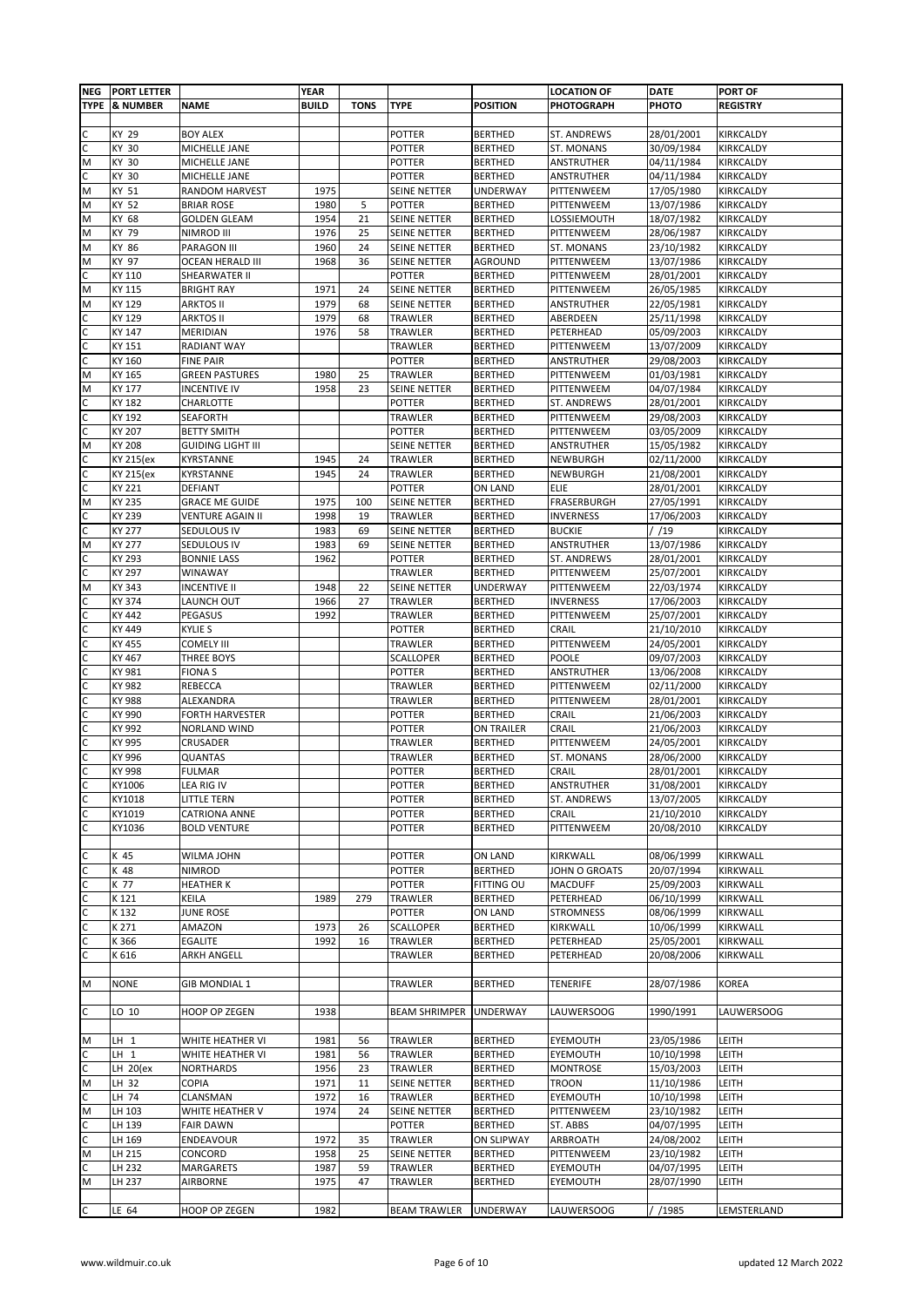| <b>NEG</b>   | <b>PORT LETTER</b> |                           | <b>YEAR</b>  |             |                               |                   | <b>LOCATION OF</b> | <b>DATE</b> | PORT OF           |
|--------------|--------------------|---------------------------|--------------|-------------|-------------------------------|-------------------|--------------------|-------------|-------------------|
|              | TYPE  & NUMBER     | <b>NAME</b>               | <b>BUILD</b> | <b>TONS</b> | <b>TYPE</b>                   | <b>POSITION</b>   | <b>PHOTOGRAPH</b>  | PHOTO       | <b>REGISTRY</b>   |
|              |                    |                           |              |             |                               |                   |                    |             |                   |
|              |                    |                           |              |             |                               |                   |                    |             |                   |
| с            | L 25               | ANN CARINA                |              |             | TRAWLER                       | <b>BERTHED</b>    | <b>THYBORON</b>    | /06/1997    | LEMVIG            |
| C            | L 310              |                           |              |             | TRAWLER                       | <b>BERTHED</b>    | THORSMINDE         | /06/1997    | LEMVIG            |
| с            | L 416              | <b>STORMY</b>             | 1988         |             | NETTER                        | <b>BERTHED</b>    | GRIMSBY            | / /19       | LEMVIG            |
| C            | L 425              | <b>KLAZINA VERA</b>       | 1988         |             | <b>BEAM TRAWLER</b>           | UNDERWAY          | <b>THYBORON</b>    | /06/1997    | LEMVIG            |
| С            | L 620              | AUSTRIA                   | 1960         |             | SEINE NETTER                  | <b>BERTHED</b>    | LAUWERSOOG         | /03/1997    | LEMVIG            |
| C            | L 754              | <b>BRANLY</b>             |              |             | TRAWLER                       | <b>BERTHED</b>    | THYBORON           | /06/1997    | LEMVIG            |
|              |                    |                           |              |             |                               |                   |                    |             |                   |
| C            | LK 25              | <b>OSPREY</b>             | 1984         | 68          | SEINE NETTER                  | <b>BERTHED</b>    | <b>LERWICK</b>     | 26/08/1994  | LERWICK           |
| C            | LK 52              | <b>RENOWN</b>             |              |             | TRAWLER                       | <b>BERTHED</b>    | PETERHEAD          | 13/07/2005  | LERWICK           |
| С            | LK 173             | MIZPAH LK                 | 1988         | GT 255      | TRAWLER                       | <b>ON SLIPWAY</b> | PETERHEAD          | 15/03/2003  | LERWICK           |
| C            | LK 214             | <b>FEAR NOT</b>           | 1983         | 110         | TRAWLER                       |                   | PETERHEAD          | 11/08/2000  | LERWICK           |
| С            |                    | <b>MARANTHA</b>           | 1989         |             |                               | <b>BERTHED</b>    |                    |             |                   |
|              | LK 337             |                           |              | GT 242      | TRAWLER                       | <b>BERTHED</b>    | PETERHEAD          | 15/03/2003  | LERWICK           |
| C            | LK 371             | <b>DEFIANT</b>            | 1987         | 107         | TRAWLER                       | <b>BERTHED</b>    | PETERHEAD          | 26/07/2001  | LERWICK           |
| C            | LK 396             | AZALEA                    | 1980         | 906         | SEINE NETTER                  | <b>BERTHED</b>    | LERWICK            | 31/08/1995  | LERWICK           |
| C            | LK 760             | LISTA                     | 1964         | 19          | SCALLOPER                     | ON LAND           | NEWBURGH           | 02/11/2000  | LERWICK           |
|              |                    |                           |              |             |                               |                   |                    |             |                   |
| C            | LI 57              | QUO VADIS                 |              |             | TRAWLER                       | BERTHED           | PITTENWEEM         | 29/08/2003  | LITTLEHAMPTON     |
|              |                    |                           |              |             |                               |                   |                    |             |                   |
| C            | LL 175             | STORM DRIFT II            | 1948         |             | HOUSEBOAT                     | <b>BERTHED</b>    | PORTPATRICK        | 05/01/1994  | LIVERPOOL         |
|              |                    |                           |              |             |                               |                   |                    |             |                   |
| C            | LO 342             | ONWARD CHALLENGER         | 1975         | 402         | TRAWLER                       | <b>BERTHED</b>    | <b>GRIMSBY</b>     | / /19       | LONDON            |
|              |                    |                           |              |             |                               |                   |                    |             |                   |
| с            | LT 22              | SOPHIE DAWN               | 1989         | 4           | GILL NETTER                   | <b>BERTHED</b>    | <b>BRIXHAM</b>     | 06/07/2003  | LOWESTOFT         |
|              |                    |                           |              |             |                               |                   |                    |             |                   |
| с            | MR 3               | NIL DESPERANDUM           |              |             | POTTER                        | BERTHED           | WEYMOUTH           | 07/04/2005  | <b>MANCHESTER</b> |
|              |                    |                           |              |             |                               |                   |                    |             |                   |
| М            | MT 26              | SERENITY                  |              |             | SEINE NETTER                  | <b>BERTHED</b>    | <b>MARYPORT</b>    | 02/04/1983  | <b>MARYPORT</b>   |
| C            | MT 105             | <b>JALETO</b>             | 2000         |             | <b>BEAM SHRIMPER</b>          | <b>BERTHED</b>    | <b>INVERNESS</b>   | 26/08/2000  | <b>MARYPORT</b>   |
|              |                    |                           |              |             |                               |                   |                    |             |                   |
| C            | ML 2               | <b>MAXINE TWO</b>         | 1983         | 25          | TRAWLER                       | <b>BERTHED</b>    | ANSTRUTHER         | 04/04/1992  | <b>METHIL</b>     |
|              |                    |                           |              |             |                               |                   |                    |             |                   |
| C            | M 196              | <b>PROVIDER</b>           |              |             | TRAWLER                       | <b>BERTHED</b>    | PITTENWEEM         | 13/07/2009  | MILFORD HAVEN     |
| C            | M 280              | <b>KATHERINE LUCY</b>     | 1980         | 22          | TRAWLER                       | UNDERWAY          | PORTSMOUTH         | / /1989     | MILFORD HAVEN     |
|              |                    |                           |              |             |                               |                   |                    |             |                   |
| с            | ME 19              | ANGUS ROSE III            | 1969         | 22          | SCALLOPER                     | <b>BERTHED</b>    | <b>SCRABSTER</b>   | 25/07/1995  | <b>MONTROSE</b>   |
| M            | ME 64              | OCEANSWELL                |              |             | POTTER                        | <b>BERTHED</b>    | GOURDON            | 27/05/1988  | <b>MONTROSE</b>   |
| С            | ME 106             | VIVID                     |              |             | TRAWLER                       | <b>BERTHED</b>    | GOURDON            | 27/06/2000  | <b>MONTROSE</b>   |
| C            | <b>ME 225</b>      | <b>ESCARGOT</b>           |              |             | POTTER                        | <b>BERTHED</b>    | JOHNSHAVEN         | 26/07/2001  | <b>MONTROSE</b>   |
|              |                    |                           |              |             |                               |                   |                    |             |                   |
| C            |                    |                           |              |             |                               |                   | PETERHEAD          | 04/06/1992  |                   |
|              | MB0016             | K. FOMCHENKO              |              |             | TRAWLER                       | BERTHED           |                    |             | MURMANSK          |
| M            | MB0017             | S. MAKAREVITCH            |              |             | TRAWLER                       | ANCHORED          | PETERHEAD          | 04/06/1992  | MURMANSK          |
| C            | MB0017             | S. MAKAREVITCH            |              |             | TRAWLER                       | ANCHORED          | PETERHEAD          | 04/06/1992  | MURMANSK          |
|              |                    |                           |              |             |                               |                   |                    |             |                   |
| C            | <b>NN 407</b>      | <b>KAREN LYNN</b>         |              |             | POTTER                        | <b>BERTHED</b>    | WEYMOUTH           | 07/04/2005  | NEWHAVEN          |
|              |                    |                           |              |             |                               |                   |                    |             |                   |
| С            | <b>NOR 223</b>     | <b>NORDLICHT</b>          |              |             | <b>BEAM SHRIMPER UNDERWAY</b> |                   | <b>NORDDEICH</b>   | / /1996     | <b>NORDDEICH</b>  |
|              |                    |                           |              |             |                               |                   |                    |             |                   |
| C            | NF 169             | JANNE                     |              |             | POTTER                        | UNDERWAY          | <b>HVIDE SANDE</b> | 18/06/2002  | <b>NYKJOBING</b>  |
|              |                    |                           |              |             |                               |                   |                    |             |                   |
| С            | 0B 241             | <b>FAIRWAY</b>            |              |             | TRAWLER                       | <b>BERTHED</b>    | PETERHEAD          | 09/04/2004  | <b>OBAN</b>       |
| $\mathsf{C}$ | OB 174             | MAGGIE McLEAN             | 1965         | 25          | SEINE NETTER                  | <b>BERTHED</b>    | PITTENWEEM         | 09/07/1995  | <b>OBAN</b>       |
| М            | OB 240             | PRAGUE                    | 1954         | 25          | SEINE NETTER                  | <b>BERTHED</b>    | <b>BOWLING</b>     | 04/04/1983  | <b>OBAN</b>       |
| С            | OB 477             | <b>BROTHERS</b>           | 1989         |             | POTTER                        | <b>BERTHED</b>    | <b>SCRABSTER</b>   | 05/04/2001  | <b>OBAN</b>       |
| C            | OB 516             | <b>DOBRAN</b>             |              |             | POTTER                        | <b>BERTHED</b>    | FRASERBURGH        | 05/10/2001  | <b>OBAN</b>       |
| C            | OB 969             | <b>BOY GRANT II</b>       |              |             | POTTER                        | <b>BERTHED</b>    | <b>MACDUFF</b>     | 05/10/2001  | <b>OBAN</b>       |
|              |                    |                           |              |             |                               |                   |                    |             |                   |
| C            | $0-127$            | <b>OKEANOS</b>            |              |             | TRAWLER                       | <b>BERTHED</b>    | <b>GRIMSBY</b>     | / /19       | <b>OSTEND</b>     |
| M            | $O-206$            | <b>KRISJEAN HENSON</b>    |              |             | TRAWLER                       | <b>BERTHED</b>    | MILFORD HAVEN      | 01/04/1986  | OSTEND            |
|              |                    |                           |              |             |                               |                   |                    |             |                   |
| С            | PW 160             | <b>FIONA MARY</b>         |              |             | POTTER                        | <b>BERTHED</b>    | <b>BRIXHAM</b>     | 02/06/2001  | PADSTOW           |
| M            | PW 270             | <b>SHIRLEY ANNE</b>       |              |             | POTTER                        | <b>BERTHED</b>    | KIRKCALDY          | 31/12/1984  | PADSTOW           |
|              |                    |                           |              |             |                               |                   |                    |             |                   |
| C            | PL 60              | <b>BOY PETER</b>          | 1935         | 20          | SCALLOPER                     | <b>BERTHED</b>    | STONEHAVEN         | 02/06/1994  | PEEL              |
|              |                    |                           |              |             |                               |                   |                    |             |                   |
| C            | PZ 445             | <b>HUNTER</b>             |              |             | <b>POTTER</b>                 | <b>BERTHED</b>    | PITTENWEEM         | 29/08/2003  | PENZANCE          |
| C            | PZ 455             | ER AN MOR                 |              |             | POTTER                        | <b>BERTHED</b>    | WEYMOUTH           | 09/07/2003  | PENZANCE          |
|              |                    |                           |              |             |                               |                   |                    |             |                   |
| C            | PD 12              | <b>HOPEFUL</b>            | 1988         | 4           | POTTER                        | <b>BERTHED</b>    | <b>BODDAM</b>      | 24/08/2002  | PETERHEAD         |
| C            | PD 19              | LAUREN                    |              |             | POTTER                        | <b>BERTHED</b>    | PETERHEAD          | 06/10/1999  | PETERHEAD         |
| C            | PD 33              | <b>ELEGANCE</b>           | 1989         | 52          | TRAWLER                       | <b>BERTHED</b>    | PETERHEAD          | 05/10/2001  | PETERHEAD         |
| C            |                    |                           |              |             |                               |                   |                    |             |                   |
|              | PD 67              | <b>FAIR MORN</b>          | 1997         | GT 240      | TRAWLER                       | <b>BERTHED</b>    | FRASERBURGH        | 27/01/2001  | PETERHEAD         |
| С            | PD 83              | <b>CONSTANT FRIEND II</b> | 1988         | 255         | TRAWLER                       | <b>BERTHED</b>    | PETERHEAD          | 11/08/2000  | PETERHEAD         |
| C            | PD 87              | <b>DUTHIES II</b>         | 1973         | 63          | SEINE NETTER                  | <b>BERTHED</b>    | PETERHEAD          | 02/06/1995  | PETERHEAD         |
| с            | PD 87              | <b>DUTHIES II</b>         | 1973         | 63          | TRAWLER                       | <b>BERTHED</b>    | PETERHEAD          | 06/10/1999  | PETERHEAD         |
| С            | PD 92              | <b>KELLY B</b>            |              |             | TRAWLER                       | <b>BERTHED</b>    | <b>MACDUFF</b>     | 05/09/2003  | PETERHEAD         |
| C            | PD 93              | SUNDARI                   | 1985         | 112         | SEINE NETTER                  | <b>BERTHED</b>    | PETERHEAD          | / /19       | PETERHEAD         |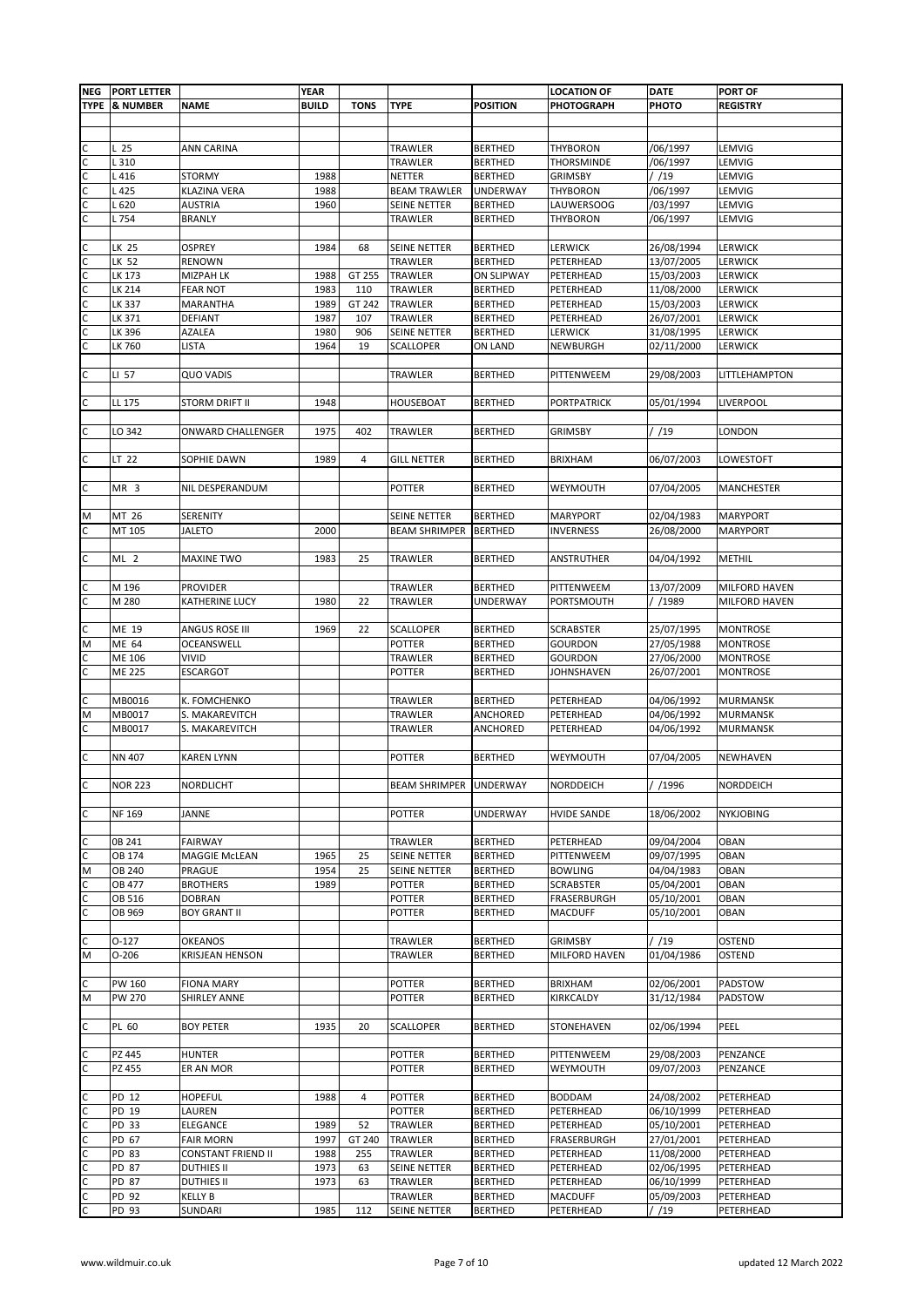| <b>NEG</b> | <b>PORT LETTER</b>             |                                             | <b>YEAR</b>  |              |                               |                                   | <b>LOCATION OF</b>               | <b>DATE</b>              | <b>PORT OF</b>           |
|------------|--------------------------------|---------------------------------------------|--------------|--------------|-------------------------------|-----------------------------------|----------------------------------|--------------------------|--------------------------|
|            | <b>TYPE &amp; NUMBER</b>       | <b>NAME</b>                                 | <b>BUILD</b> | <b>TONS</b>  | <b>TYPE</b>                   | <b>POSITION</b>                   | <b>PHOTOGRAPH</b>                | PHOTO                    | <b>REGISTRY</b>          |
|            |                                |                                             |              |              |                               |                                   |                                  |                          |                          |
| с          | PD 93                          | SUNDARI                                     | 1985         | 112          | SEINE NETTER                  | <b>BERTHED</b>                    | PETERHEAD                        | 02/06/1995               | PETERHEAD                |
| С          | PD 105                         | MIZPAH                                      | 1981         | 54           | TRAWLER                       | <b>BERTHED</b>                    | PETERHEAD                        | / /19                    | PETERHEAD                |
| C          | PD 108                         | CARINA<br><b>HARVEST HOPE</b>               | 1970<br>1987 | 76           | SEINE NETTER                  | <b>BERTHED</b>                    | PETERHEAD                        | 02/06/1995               | PETERHEAD<br>PETERHEAD   |
| M<br>C     | PD 120<br>PD 120               | <b>HARVEST HOPE</b>                         | 1996         | 85<br>GT 356 | SEINE NETTER<br>TRAWLER       | <b>BERTHED</b><br><b>BERTHED</b>  | ST. MONANS<br><b>MACDUFF</b>     | 28/06/1987<br>25/05/2001 | PETERHEAD                |
| С          | PD 127                         | <b>OCEAN TRUST</b>                          | 1982         | 47           | TRAWLER                       | <b>BERTHED</b>                    | PETERHEAD                        | /19                      | PETERHEAD                |
| с          | PD 127                         | <b>OCEAN TRUST</b>                          | 1982         | 47           | TRAWLER                       | <b>BERTHED</b>                    | PETERHEAD                        | 06/10/1999               | PETERHEAD                |
| C          | PD 145                         | MARIGOLD                                    | 1976         | 73           | TRAWLER                       | <b>BERTHED</b>                    | PETERHEAD                        | 24/08/2002               | PETERHEAD                |
| C          | PD 150                         | <b>STARLIGHT</b>                            | 1975         | 75           | TRAWLER                       | <b>BERTHED</b>                    | PETERHEAD                        | / /19                    | PETERHEAD                |
| C          | PD 165                         | PATHWAY                                     | 1998         | GT1384       | TRAWLER                       | <b>BERTHED</b>                    | PETERHEAD                        | 14/10/2000               | PETERHEAD                |
| C          | PD 174                         | <b>JASPER</b>                               |              |              | TRAWLER                       | <b>BERTHED</b>                    | <b>MACDUFF</b>                   | 09/04/2004               | PETERHEAD                |
| C          | PD 177                         | <b>AMITY II</b>                             | 1989         | 46           | TRAWLER                       | <b>BERTHED</b>                    | PETERHEAD                        | 28/04/1998               | PETERHEAD                |
| С          | PD 177                         | <b>AMITY II</b>                             | 1989         | 46           | TRAWLER                       | <b>BERTHED</b>                    | PETERHEAD                        | 24/08/2002               | PETERHEAD                |
| C          | PD 182                         | <b>OCEAN BOUNTY</b>                         |              |              | TRAWLER                       | <b>BERTHED</b>                    | PETERHEAD                        | 13/07/2005               | PETERHEAD                |
| С<br>C     | PD 198<br>PD 237               | <b>OCEAN HARVEST</b><br>OUR GUIDE II        | 1975<br>1976 | 85<br>49     | SEINE NETTER<br>TRAWLER       | <b>BERTHED</b><br><b>BERTHED</b>  | PETERHEAD<br>PETERHEAD           | / /19<br>28/07/1999      | PETERHEAD<br>PETERHEAD   |
| с          | PD 237                         | <b>OUR GUIDE</b>                            | 1984         | GT 176       | TRAWLER                       | <b>BERTHED</b>                    | PETERHEAD                        | 05/09/2003               | PETERHEAD                |
| С          | PD 250                         | MAGNIFICENT                                 | 1957         | 134          | TRAWLER                       | <b>BERTHED</b>                    | INVERNESS                        | 03/05/2001               | PETERHEAD                |
| с          | PD 259                         | <b>MORNING DAWN</b>                         | 1974         | 342          | <b>BEAM TRAWLER</b>           | <b>BERTHED</b>                    | PETERHEAD                        | 08/07/1997               | PETERHEAD                |
| C          | PD 294                         | ENDEAVOUR Pd                                | 1988         | 139          | TRAWLER                       | <b>BERTHED</b>                    | PETERHEAD                        | 03/11/1998               | PETERHEAD                |
| M          | PD 298                         | RESPLENDENT                                 | 1979         | 89           | SEINE NETTER                  | <b>ON SLIPWAY</b>                 | PETERHEAD                        | 05/07/1986               | PETERHEAD                |
| C          | PD 298                         | RADIANT                                     |              |              | TRAWLER                       | <b>BERTHED</b>                    | PETERHEAD                        | 10/08/2001               | PETERHEAD                |
| C          | PD 303                         | SHALIMAR II                                 |              |              | TRAWLER                       | <b>BERTHED</b>                    | PETERHEAD                        | 11/08/2006               | PETERHEAD                |
| C          | PD 306                         | CHRISTINA-K                                 |              |              | TRAWLER                       | <b>BERTHED</b>                    | PETERHEAD                        | 27/06/2000               | PETERHEAD                |
| С          | PD 306                         | <b>CHRISTINA K</b>                          | 1985         | GT 176       | TRAWLER                       | <b>BERTHED</b>                    | PETERHEAD                        | 25/05/2001               | PETERHEAD                |
| C          | PD 313                         | ROSEMOUNT                                   | 1983         | 84           | TRAWLER                       | <b>BERTHED</b>                    | PETERHEAD                        | 14/10/2000               | PETERHEAD                |
| C          | PD 314                         | SHEMARA                                     | 1980         | GT 374       | TRAWLER                       | <b>BERTHED</b>                    | PETERHEAD                        | 21/06/2003               | PETERHEAD                |
| C          | PD 325                         | <b>FAIRLINE</b>                             | 2000         | GT 168       | SEINE NETTER                  | <b>BERTHED</b>                    | PETERHEAD                        | 27/01/2001               | PETERHEAD                |
| M          | PD 343                         | <b>REGENT BIRD</b>                          | 1961<br>1977 | 64           | SEINE NETTER                  | <b>ON SLIPWAY</b>                 | PETERHEAD                        | 25/06/1987               | PETERHEAD                |
| M<br>C     | PD 353<br>PD 378               | <b>FERTILE</b><br>SUSTAIN                   | 1975         | 86<br>80     | SEINE NETTER<br>TRAWLER       | <b>BERTHED</b><br><b>BERTHED</b>  | PETERHEAD<br>PETERHEAD           | 27/05/1991<br>05/10/2001 | PETERHEAD<br>PETERHEAD   |
| C          | PD 379                         | QUANTUS                                     | 1997         | 1415         | TRAWLER                       | <b>BERTHED</b>                    | PETERHEAD                        | 24/09/1998               | PETERHEAD                |
| C          | PD 400                         | BENARKLE                                    | 2001         |              | TRAWLER                       | <b>BERTHED</b>                    | <b>MACDUFF</b>                   | 10/10/2001               | PETERHEAD                |
|            | PD 418                         | <b>BUDDING ROSE</b>                         | 1990         | GT 192       | TRAWLER                       | <b>BERTHED</b>                    | PETERHEAD                        | 26/07/2001               | PETERHEAD                |
| C          | PD 418                         | <b>BUDDING ROSE</b>                         | 1990         | GT 192       | TRAWLER                       | <b>BERTHED</b>                    | PETERHEAD                        | 05/10/2001               | PETERHEAD                |
| M          | PD 420                         | <b>MARGO</b>                                | 1980         | 30           | TRAWLER                       | <b>BERTHED</b>                    | PETERHEAD                        | 05/07/1986               | PETERHEAD                |
| С          | PD 777                         | <b>SCRATCHER</b>                            |              |              | POTTER                        | <b>BERTHED</b>                    | <b>BODDAM</b>                    | 26/07/2001               | PETERHEAD                |
| С          | PD 780                         | <b>BUCHANEER</b>                            |              |              | POTTER                        | <b>BERTHED</b>                    | PETERHEAD                        | 26/07/2001               | PETERHEAD                |
| C          | PD 785                         | AMBASSADOR                                  | 1988         | 119          | TRAWLER                       | <b>BERTHED</b>                    | <b>SCRABSTER</b>                 | 21/07/1995               | PETERHEAD                |
| C          | PD 787                         | <b>OCEAN HUNTER</b>                         | 1974         | 80           | TRAWLER                       | <b>BERTHED</b>                    | PETERHEAD                        | 29/06/2000               | PETERHEAD                |
| C          | PD 791                         | LEANNE                                      | 1984         | 111          | TRAWLER                       | <b>BERTHED</b>                    | PETERHEAD                        | 05/10/2001               | PETERHEAD                |
| с          | PD 901                         | CONSORT                                     |              |              | POTTER                        | <b>UNDERWAY</b>                   | PETERHEAD                        | 20/08/2001               | PETERHEAD                |
| С          | PD 989                         | <b>GANNET</b>                               |              |              | POTTER                        | <b>BERTHED</b>                    | PETERHEAD                        | 20/08/2001               | PETERHEAD                |
| с          | PH 78                          | AMBER                                       |              |              | TRAWLER                       | <b>BERTHED</b>                    | ANSTRUTHER                       | /10/1999                 | PLYMOUTH                 |
| M          | PH 177                         | <b>AALTJE MARGRIET</b>                      | 1962         | 86           | <b>BEAM TRAWLER</b>           | UNDERWAY                          | <b>FLEETWOOD</b>                 | /04/1981                 | PLYMOUTH                 |
| M          | PH 232                         | <b>ARD PATRICK</b>                          | 1973         | 15           | SEINE NETTER                  | <b>BERTHED</b>                    | <b>TROON</b>                     | 01/04/1983               | PLYMOUTH                 |
|            |                                |                                             |              |              |                               |                                   |                                  |                          |                          |
| С          | PE 59                          | <b>MISTY NIGHT</b>                          |              |              | POTTER                        | <b>BERTHED</b>                    | MUDEFORD                         | 07/06/2001               | POOLE                    |
| С          | <b>PE 477</b>                  | <b>ANTON</b>                                |              |              | POTTER                        | <b>BERTHED</b>                    | <b>MUDEFORD</b>                  | 17/04/2002               | POOLE                    |
| C          | PE 661                         | <b>FIONA</b>                                |              |              | POTTER                        | ON LAND                           | POOLE                            | 22/01/2002               | POOLE                    |
|            |                                |                                             |              |              |                               |                                   |                                  |                          |                          |
| C          | P 273                          |                                             |              |              | TRAWLER                       | <b>UNDERWAY</b>                   | PORTSMOUTH                       | //1988                   | PORTSMOUTH               |
| C<br>M     | P 746                          |                                             |              | 111          | POTTER<br><b>BEAM TRAWLER</b> | <b>BERTHED</b><br><b>UNDERWAY</b> | POOLE<br>PORTSMOUTH              | 07/04/2005<br>/ /1989    | PORTSMOUTH               |
|            | P 845                          | VERWACHTING                                 | 1969         |              |                               |                                   |                                  |                          | PORTSMOUTH               |
| М          | LZ 6123                        | SERGEJS JESENINS                            |              |              | TRAWLER                       | <b>UNDERWAY</b>                   | <b>LERWICK</b>                   | 04/09/1993               | RIGA                     |
|            |                                |                                             |              |              |                               |                                   |                                  |                          |                          |
| С          | <b>RI 80</b>                   | WENDY                                       |              |              | GILL NETTER                   | <b>BERTHED</b>                    | <b>HVIDE SANDE</b>               | /06/1997                 | RINGKOBING               |
| C          | <b>RI 138</b>                  | <b>HELLE JES</b>                            |              |              | SEINE NETTER                  | <b>BERTHED</b>                    | PETERHEAD                        | 29/06/2000               | RINGKOBING               |
| С          | RI 143                         | TAMBO                                       | 1957         |              | TRAWLER                       | <b>BERTHED</b>                    | <b>HVIDE SANDE</b>               | /06/1997                 | RINGKOBING               |
| C          | <b>RI 179</b>                  | <b>DAKOTA</b>                               |              |              | POTTER                        | <b>BERTHED</b>                    | <b>HVIDE SANDE</b>               | /06/1997                 | RINGKOBING               |
| C          | <b>RI 238</b>                  | KUMELA                                      |              |              | LINE FISHER                   | <b>BERTHED</b>                    | <b>GRIMSBY</b>                   | / /19                    | RINGKOBING               |
| C          | RI 260                         | <b>KARL ENEVOLD</b>                         |              |              | LINE FISHER                   | <b>BERTHED</b>                    | <b>GRIMSBY</b>                   | / /19                    | RINGKOBING               |
| C          | <b>RI 285</b>                  | <b>BRITTA</b>                               |              |              | <b>GILL NETTER</b>            | <b>BERTHED</b>                    | <b>HVIDE SANDE</b>               | /06/1997                 | RINGKOBING               |
| C          | RI 323                         | <b>KIRSTEN MARIE</b>                        | 1975         |              | <b>GILL NETTER</b>            | <b>UNDERWAY</b>                   | <b>LAUWERSOOG</b>                | 1990/1991                | RINGKOBING               |
| С          | RI 344                         | <b>MIKKEL LOUISE</b>                        | 1970         |              | TRAWLER                       | <b>BERTHED</b>                    | ESBJERG                          | /06/1997                 | RINGKOBING               |
| C          | <b>RI 358</b>                  |                                             |              |              | POTTER<br>SEINE NETTER        | <b>BERTHED</b><br><b>BERTHED</b>  | <b>HVIDE SANDE</b>               | /06/1997                 | RINGKOBING               |
| С<br>C     | <b>RI 368</b><br><b>RI 428</b> | <b>BENTE HVIRGEL</b><br><b>KARIN YVONNE</b> |              |              | LINE FISHER                   | <b>BERTHED</b>                    | <b>GRIMSBY</b><br><b>GRIMSBY</b> | / /19<br>/19             | RINGKOBING<br>RINGKOBING |
| C          | RI 462                         | <b>TINA THUESEN</b>                         | 1966         |              | TRAWLER                       | <b>BERTHED</b>                    | <b>HVIDE SANDE</b>               | /06/1997                 | RINGKOBING               |
|            |                                |                                             |              |              |                               |                                   |                                  |                          |                          |
| М          | <b>ROS 306</b>                 | F.C.WEISKOPF                                |              |              | TRAWLER                       | UNDERWAY                          | <b>GREENOCK</b>                  | 13/10/1981               | <b>ROSTOCK</b>           |
|            |                                |                                             |              |              |                               |                                   |                                  |                          |                          |
| M          | RO 46                          | <b>GIRL IRENE</b>                           |              |              | POTTER                        | ON LAND                           | LARGS                            | 02/01/1983               | ROTHESAY                 |
|            |                                |                                             |              |              |                               |                                   |                                  |                          |                          |
| С          | RX 39                          | <b>LISA ANN</b>                             |              |              | SCALLOPER                     | <b>BERTHED</b>                    | <b>BRIXHAM</b>                   | 05/12/2001               | <b>RYE</b>               |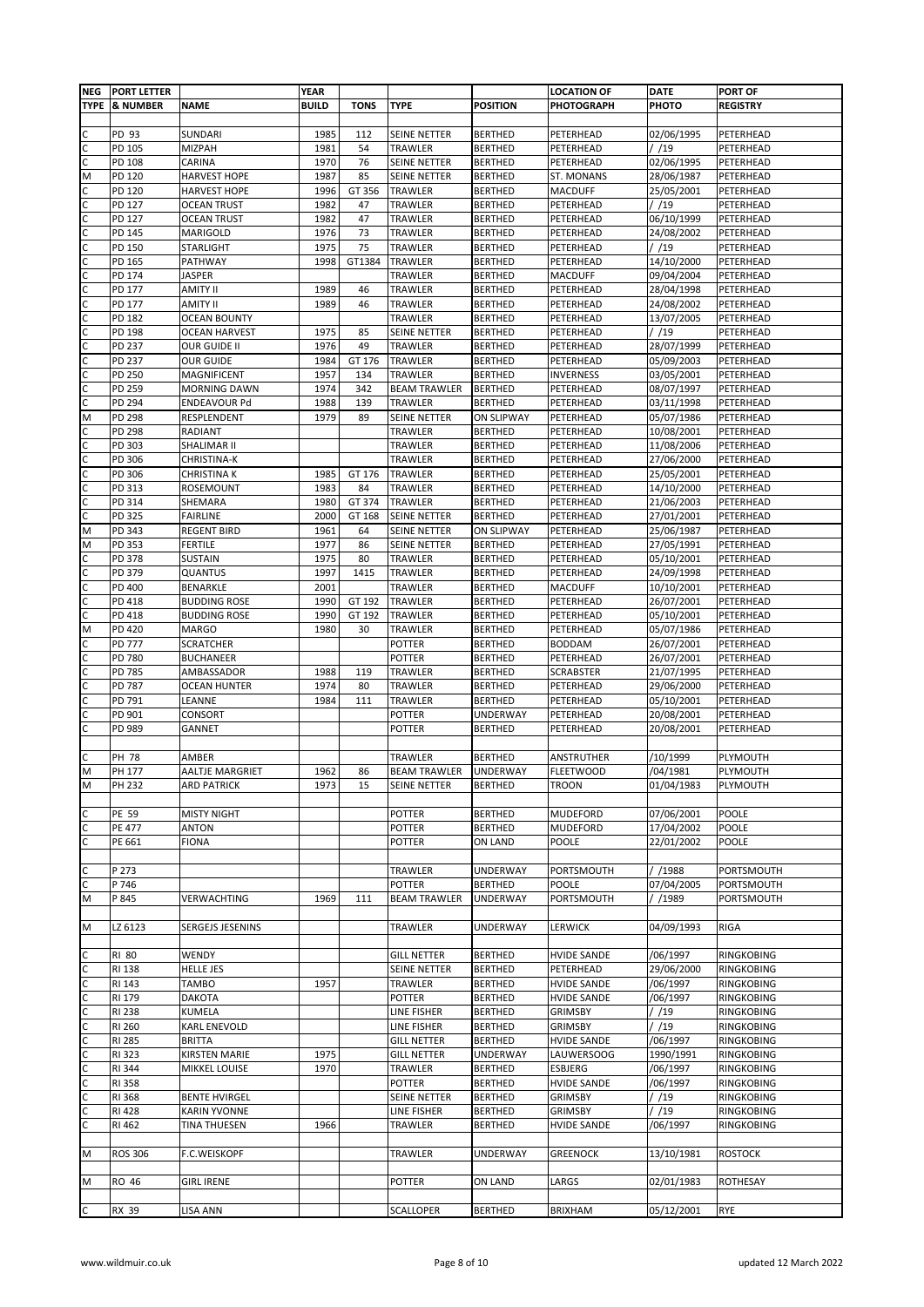|                                | NEG PORT LETTER |                       | <b>YEAR</b>  |                |                      |                   | <b>LOCATION OF</b>    | <b>DATE</b> | <b>PORT OF</b>      |
|--------------------------------|-----------------|-----------------------|--------------|----------------|----------------------|-------------------|-----------------------|-------------|---------------------|
|                                | TYPE & NUMBER   | <b>NAME</b>           | <b>BUILD</b> | <b>TONS</b>    | <b>TYPE</b>          | <b>POSITION</b>   | <b>PHOTOGRAPH</b>     | PHOTO       | <b>REGISTRY</b>     |
|                                |                 |                       |              |                |                      |                   |                       |             |                     |
|                                |                 |                       |              |                |                      |                   |                       |             |                     |
|                                | SE 81           | SEALGAIR              |              |                | POTTER               | <b>BERTHED</b>    | <b>ULLAPOOL</b>       | 19/09/2001  | SALCOMBE            |
| $\mathsf{C}$                   | SE 99           | SOUTHERN SPRITE       |              |                | POTTER               | ON LAND           | ABERDEEN              | 10/10/2001  | SALCOMBE            |
|                                | SE 114          | <b>HOPEFUL</b>        |              |                | POTTER               | <b>BERTHED</b>    | <b>BRIXHAM</b>        | 25/05/1999  | SALCOMBE            |
|                                |                 |                       |              |                |                      |                   |                       |             |                     |
| $\mathsf{C}$                   | SH <sub>2</sub> | PROSPECTOR P          | 1973         | 42             | TRAWLER              | <b>ON SLIPWAY</b> | <b>GRIMSBY</b>        | / /19       | SCARBOROUGH         |
| $\mathsf{C}$                   | SH <sub>3</sub> | SINCERE V             |              |                | TRAWLER              | <b>BERTHED</b>    | PITTENWEEM            | 28/06/2000  |                     |
| $\overline{\mathsf{c}}$        |                 |                       |              |                |                      |                   |                       |             | SCARBOROUGH         |
|                                | SH 32           | VALIANT P             | 1968         | 38             | SEINE NETTER         | <b>ON SLIPWAY</b> | <b>GRIMSBY</b>        | / /19       | SCARBOROUGH         |
|                                |                 |                       |              |                |                      |                   |                       |             |                     |
| $\mathsf{C}$<br>$\overline{c}$ | SM 74           | SALLY JANE            | 1990         | GT 18          | <b>BEAM TRAWLER</b>  | <b>BERTHED</b>    | POOLE                 | 30/04/2003  | SHOREHAM            |
|                                | SM 806          | M00 M00               |              |                | <b>POTTER</b>        | ON BEACH          | <b>WORTHING</b>       | 13/07/2006  | SHOREHAM            |
|                                |                 |                       |              |                |                      |                   |                       |             |                     |
| C                              | SI <sub>5</sub> | <b>STAPAVIK</b>       |              |                | TRAWLER              | <b>BERTHED</b>    | <b>GRIMSBY</b>        | / /19       | SIGLUFJORDUR        |
|                                |                 |                       |              |                |                      |                   |                       |             |                     |
|                                | $SF - 6-V$      | MALOYSUND             |              |                | TRAWLER              | <b>BERTHED</b>    | <b>GRIMSBY</b>        | / /19       | SOGN OG FJORD       |
|                                |                 |                       |              |                |                      |                   |                       |             |                     |
| $\mathsf{C}$                   | SU 926          |                       |              |                | POTTER               | <b>BERTHED</b>    | <b>MUDEFORD</b>       | 03/07/2002  | SOUTHAMPTON         |
|                                |                 |                       |              |                |                      |                   |                       |             |                     |
| $\mathsf{C}$                   | ST 4            | <b>HOOP OP ZEGEN</b>  | 1949         |                | BEAM SHRIMPER        | <b>BERTHED</b>    | <b>LAUWERSOOG</b>     | 1990/1991   | <b>STAVOREN</b>     |
|                                |                 |                       |              |                |                      |                   |                       |             |                     |
|                                | SY 201          | ATHENA M              |              |                | <b>SCALLOPER</b>     | <b>BERTHED</b>    | ARBROATH              | 10/04/2004  | <b>STORNOWAY</b>    |
|                                | SY 295          | EALA BHAN             |              |                | <b>MOTOR YAUGHT</b>  | <b>BERTHED</b>    | <b>INVERNESS</b>      | 25/03/2000  | STORNOWAY           |
|                                | SY 295          | EALA BHAN             |              |                | <b>MOTOR YAUGHT</b>  | <b>BERTHED</b>    | <b>INVERNESS</b>      | 07/07/2000  | <b>STORNOWAY</b>    |
| $\frac{c}{c}$                  | SY 793          | INTER NOS             | 1966         | 48             | SEINE NETTER         | <b>BERTHED</b>    | STORNOWAY             | 11/06/1998  | STORNOWAY           |
|                                |                 |                       |              |                |                      |                   |                       |             |                     |
| M                              | ZI-1508         | SAAREMA               |              |                | TRAWLER              | <b>BERTHED</b>    | <b>TENERIFE</b>       | 28/07/1986  | <b>TALLIN</b>       |
|                                |                 |                       |              |                |                      |                   |                       |             |                     |
| $\mathsf{C}$                   | TS 9            | ARYANNE               | 1996         |                | <b>BEAM TRAWLER</b>  | <b>BERTHED</b>    | <b>LAUWERSOOG</b>     | / /1996     | <b>TERSCHELLING</b> |
|                                |                 |                       |              |                |                      |                   |                       |             |                     |
|                                |                 |                       |              |                |                      |                   |                       |             |                     |
| $\mathsf{C}$                   | UL 50           | SILVER FJORD          | 1971         | 6              | POTTER               | <b>BERTHED</b>    | <b>SCRABSTER</b>      | 05/04/2001  | <b>ULLAPOOL</b>     |
|                                | <b>UL 77</b>    | MARANTHA              |              |                | TRAWLER              | <b>ON SLIPWAY</b> | <b>BUCKIE</b>         | 25/09/2003  | <b>ULLAPOOL</b>     |
|                                | UL 217          |                       |              |                | POTTER               | ON LAND           | <b>BRORA</b>          | 29/07/1995  | <b>ULLAPOOL</b>     |
| ulululu                        | <b>UL 240</b>   | <b>CLAN GORDON</b>    | 1910         |                | <b>HERRING SKIFF</b> | <b>BERTHED</b>    | <b>GRANTON</b>        | 08/10/2001  | <b>ULLAPOOL</b>     |
|                                | <b>UL 338</b>   | SERVITOR              |              |                | POTTER               | <b>BERTHED</b>    | LAID                  | 05/05/2001  | <b>ULLAPOOL</b>     |
|                                | <b>UL 339</b>   | HECTORIA              |              |                | POTTER               | ON LAND           | MACDUFF               | 13/07/2005  | <b>ULLAPOOL</b>     |
|                                | UL 554          | AUK                   |              |                | POTTER               | <b>BERTHED</b>    | <b>GAIRLOCH</b>       | 02/06/2002  | <b>ULLAPOOL</b>     |
|                                |                 |                       |              |                |                      |                   |                       |             |                     |
|                                | UK 20           | PETRA                 | 1981         |                | BEAM TRAWLER         | <b>UNDERWAY</b>   | <b>HARLINGEN</b>      | /10/2005    | <b>URK</b>          |
|                                | UK 48           | NOVA CURA             | 1967         |                | TRAWLER              | UNDERWAY          | <b>LAUWERSOOG</b>     | / /1990     | <b>URK</b>          |
|                                | UK 56           | JACOBA                | 1980         |                | <b>BEAM TRAWLER</b>  | UNDERWAY          | LAUWERSOOG            | //1985      | <b>URK</b>          |
|                                | <b>UK 57</b>    | JOHANNES POST         | 1973         |                | <b>BEAM TRAWLER</b>  | <b>UNDERWAY</b>   | LAUWERSOOG            | 1990/1991   | <b>URK</b>          |
|                                | UK 67           | SOLA GRATIA           | 1982         |                | <b>BEAM TRAWLER</b>  | <b>UNDERWAY</b>   | <b>LAUWERSOOG</b>     | 1990/1991   | <b>URK</b>          |
|                                | UK 114          | ORA ET LABORA         | 1974         |                | <b>BEAM TRAWLER</b>  | <b>BERTHED</b>    | LAUWERSOOG            | 1990/1991   | <b>URK</b>          |
|                                | UK 173          | LUBBERTJE KRAMER      | 1984         |                | <b>BEAM TRAWLER</b>  | UNDERWAY          | <b>LAUWERSOOG</b>     |             | <b>URK</b>          |
|                                | UK 218          | <b>EVERT MARIJTJE</b> | 1967         |                | <b>BEAM TRAWLER</b>  | <b>UNDERWAY</b>   | LAUWERSOOG            | 1990/1991   | <b>URK</b>          |
| יט ט ט ט ט ט ט ט               | UK 375          | <b>ATLANTIC</b>       | 1958         |                | TRAWLER              | <b>BERTHED</b>    | <b>LAUWERSOOG</b>     | 1990/1991   | <b>URK</b>          |
|                                |                 |                       |              |                |                      |                   |                       |             |                     |
|                                |                 | CONDOR                | 1923         |                | <b>BEAM SHRIMPER</b> | <b>UNDERWAY</b>   | LAUWERSOOG            | 1990/1991   | <b>USQUERT</b>      |
| $\frac{1}{2}$                  | UQ 1            |                       |              |                |                      |                   |                       |             |                     |
|                                | UQ 2            | NOOIT GEDACH          | 1944         |                | <b>BEAM TRAWLER</b>  | <b>UNDERWAY</b>   | LAUWERSOOG            | / /1990     | <b>USQUERT</b>      |
|                                |                 |                       |              |                |                      |                   |                       |             |                     |
| C                              | ZB-0489         | YUKHAN LIYV           |              |                | TRAWLER              | <b>BERTHED</b>    | ABERDEEN              | 25/06/1987  | <b>USSR</b>         |
| M                              | ZB-0489         | YUKHAN LIYV           |              |                | TRAWLER              | <b>BERTHED</b>    | ABERDEEN              | 25/06/1987  | <b>USSR</b>         |
|                                |                 |                       |              |                |                      |                   |                       |             |                     |
| M                              | $VI - 1 - 4376$ | SIME SARCA            |              |                | TRAWLER              | <b>BEACHED</b>    | AYAMONTE              | 25/05/1983  | <b>VIGO</b>         |
|                                |                 |                       |              |                |                      |                   |                       |             |                     |
| M                              | <b>VR 208C</b>  | CUIDA SILVESTRE       |              |                | LANCHA               | UNDERWAY          | <b>VR SAN ANTONIO</b> | 25/03/1983  | VR D SAN ANTONIO    |
|                                |                 |                       |              |                |                      |                   |                       |             |                     |
| $\mathsf{C}$                   | <b>WD 195</b>   | <b>VALIANT P</b>      |              |                | POTTER               | <b>BERTHED</b>    | <b>WICKLOW</b>        | 26/09/2002  | WEXFORD             |
|                                |                 |                       |              |                |                      |                   |                       |             |                     |
| C                              | WH 16           |                       |              |                | POTTER               | <b>BERTHED</b>    | WEYMOUTH              | 22/04/2004  | WEYMOUTH            |
|                                | WH 296          | PORTLAND ISLE         |              |                | POTTER               | <b>BERTHED</b>    | WEYMOUTH              | 22/04/2004  | WEYMOUTH            |
|                                | <b>WH 347</b>   |                       |              |                | POTTER               | <b>BERTHED</b>    | WEYMOUTH              | 22/04/2004  | WEYMOUTH            |
| <u>ululululu</u>               | <b>WH 477</b>   | MALACCA               | 1968         | $\overline{2}$ | POTTER               | <b>BERTHED</b>    | WAYMOUTH              | 09/07/2003  | WEYMOUTH            |
|                                | <b>WH 485</b>   | RACHAEL MARIA         |              |                | POTTER               | <b>BERTHED</b>    | BRIXHAM               | 25/05/1999  | WEYMOUTH            |
|                                | <b>WH 588</b>   |                       |              |                | POTTER               | <b>BERTHED</b>    | WEYMOUTH              | 22/04/2004  | WEYMOUTH            |
|                                | WH 703          | <b>BLUE SONATA</b>    | 1980         | 6              | TRAWLER              | <b>BERTHED</b>    | WAYMOUTH              | 09/07/2003  | WEYMOUTH            |
|                                | WH 706          | ROYAL ESCAPE          | 1974         | GT 12          | POTTER               |                   | WEYMOUTH              | 07/04/2005  | WEYMOUTH            |
|                                |                 |                       |              |                |                      | <b>BERTHED</b>    |                       |             |                     |
|                                |                 |                       |              |                |                      |                   |                       |             |                     |
|                                | WY 150          | KATIE H               |              |                | POTTER               | <b>BERTHED</b>    | <b>WHITBY</b>         | 09/10/1998  | <b>WHITBY</b>       |
| $\frac{1}{2}$                  | WY 164          | ROSE ANNE             |              |                | POTTER               | <b>BERTHED</b>    | <b>MACDUFF</b>        | 20/08/2001  | <b>WHITBY</b>       |
|                                | WY 212          | DELIVERER             | 1973         | 24             | TRAWLER              | <b>BERTHED</b>    | <b>INVERNESS</b>      | 21/09/2002  | <b>WHITBY</b>       |
|                                | <b>WY 237</b>   | SCORESBY              | 1980         | 47             | TRAWLER              | <b>BERTHED</b>    | SCARBOROUGH           | 09/10/1998  | <b>WHITBY</b>       |
|                                | WY 786          | CARONA                |              |                | TRAWLER              | <b>BERTHED</b>    | <b>BUCKIE</b>         | 08/08/2005  | <b>WHITBY</b>       |
|                                |                 |                       |              |                |                      |                   |                       |             |                     |
|                                | WK 16           | <b>NORTH STAR</b>     |              |                | TRAWLER              | <b>BERTHED</b>    | <b>MACDUFF</b>        | 09/04/2004  | <b>WICK</b>         |
| u u u                          | <b>WK 21</b>    | ORION II              |              |                | POTTER               | <b>BERTHED</b>    | ANSTRUTHER            | 26/07/2001  | <b>WICK</b>         |
|                                | <b>WK 28</b>    | <b>GLEN LOTH</b>      | 1959         | 46             | SEINE NETTER         | <b>BERTHED</b>    | <b>SCRABSTER</b>      | 22/07/1994  | <b>WICK</b>         |